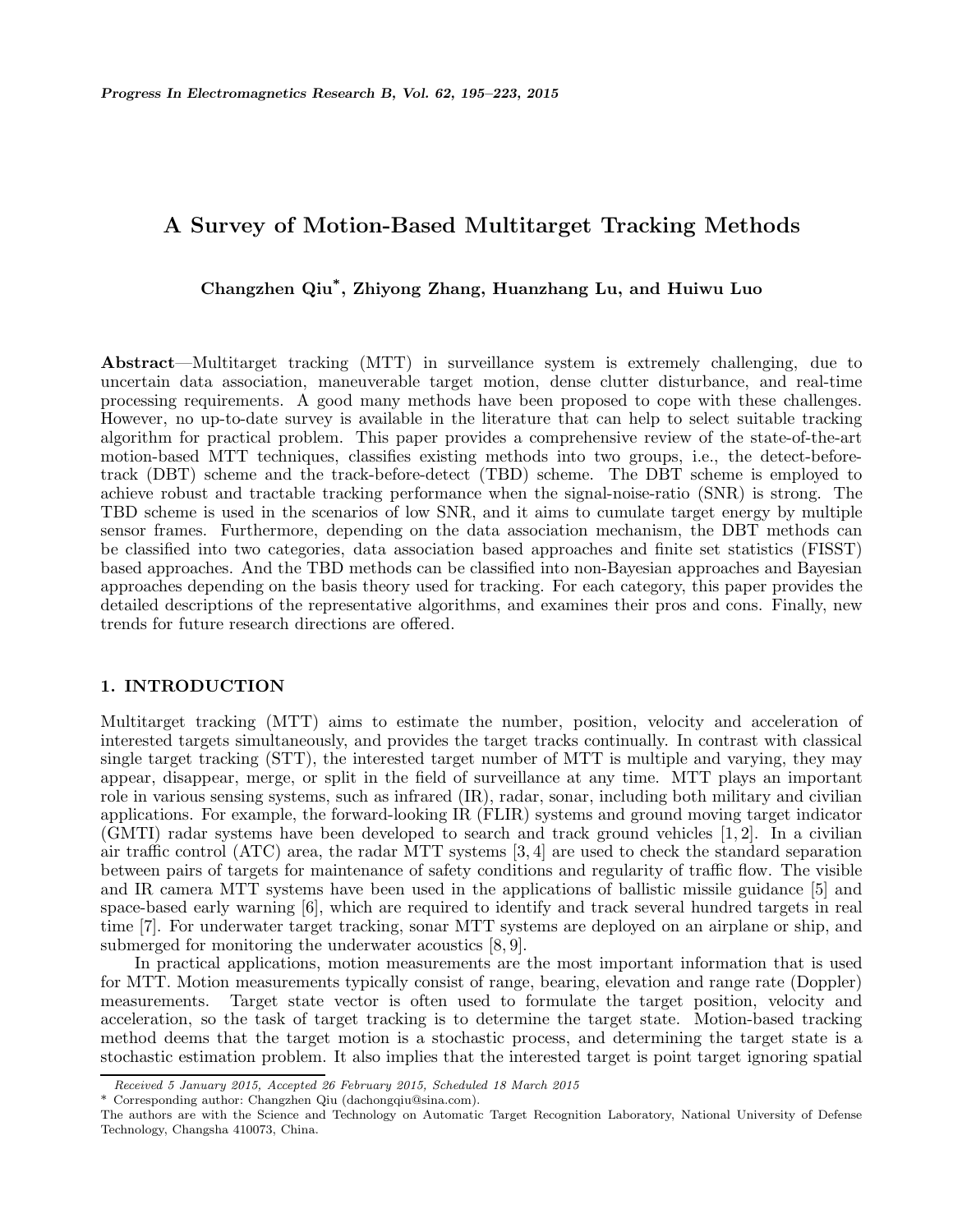information. In practice, other measurements may be also available for target tracking, such as texture feature in imaging sensors, and amplitude feature in radar or sonar systems. However, the motion-based tracking usually builds the main tracking framework, and other measurements can be incorporated into the motion-based framework to achieve improved performance.

In this paper, we concern the motion-based MTT problem with single sensor, which is the foundation for more complex tracking. Motion-based MTT is extremely difficult in practice and confronts several tremendous challenges:

-Uncertain data association. In the situation of multitarget, the associations between the measurements and tracks are uncertain. Data association is a burdensome problem especially when the target number is unknown, which is the main reason that leads to the complexity of MTT. MTT algorithms should address the data association problem explicitly, or avoid it by some sophisticated strategy.

-Dense clutter disturbance. The background of the sensor is influenced by the surveillance surrounding objects, weather conditions, sensor system noise, and so on. So dense clutter exists in the measurements, and it would cause false tracks and missing tracks.

-Maneuverable motion. In the surveillance, interested targets are generally with maneuvering motions, while the sensor mounted platforms are also with high ego-motion. So we need sophisticated models to model target motions and measurements, which turn out to be a nonlinear and non-Gaussian estimation problem.

-Real-time processing requirements. To process data in real-time is absolutely important for the surveillance system. But the computation complexity rapidly increases when the target number is large. Nowadays, GPU computing enables real-time processing, but they are usually used in ground applications [10, 11]. For airborne or space-based surveillance applications, the hardware is restricted by the carrier, so we still need to develop tracking algorithms that are as less complexity as possible to achieve a real-time performance.

To cope with these challenges, considerable researches have been undertaken in the literature. A majority of early approaches concentrated on dealing with the measurement-track association problem. Bar-Shalom was the pioneer at that time, and his books [12–14] have laid the foundation for MTT. Afterward, various methods have been developed to improve the data association performance. In 2005, Pulford [15] provided a new concise summary of MTT techniques, which classified all methods into more than 35 different algorithmic types, depending on the data association mechanism, processing scheme, complexity scaling and so on. Some other papers attempt to survey one aspect of target tracking technique, such as target motion modeling in [16–20]. But they do not consider the situation of multitarget explicitly.

In recent years, particle filtering (PF) and finite set statistics (FISST) based filtering, have become more and more important in MTT area. The PF filter is a powerful tool for the implementation of Bayesian filtering, and it can tackle the nonlinear/non-Gaussian filtering problem well. The FISST based filters avoid measurement-track association elegantly in multitarget state estimation, and substitute it by a less complex estimation-track association. FISST based methods also have advantage in dense clutter situations. The PF and FISST based methods represent the new generation of MTT techniques, and attract more and more attentions in MTT application. In addiction, the track-before-detect (TBD) scheme is an alternative strategy for MTT, which avoids data association with a pixeled measurement model. The TBD methods are indeed efficient in the situation of low signal-to-noise-ratio (SNR). However, the relative techniques about PF, FISST and TBD are not included in [12–20], hence, the works of [12–20] are of course out of date.

In this paper, we provide a more comprehensive survey to review the state-of-the-art motion-based MTT techniques. Firstly, this study classifies existing methods into detect-before-track (DBT) methods and TBD methods depending on the process strategy. The TBD methods are used at the early phase of the entire MTT process when the SNR is low, and later on, the DBT methods are employed to attain more robust performance as the SNR increases. Depending on the data association mechanism, the DBT methods can be deeply classified into two categories, data association based approaches and finite-set statistics (FISST) based approaches. The TBD methods are also classified into non-Bayesian approaches and Bayesian approaches depending on the basis theory used for tracking. This paper provides detailed descriptions of the representative algorithms of each category, and examines their pros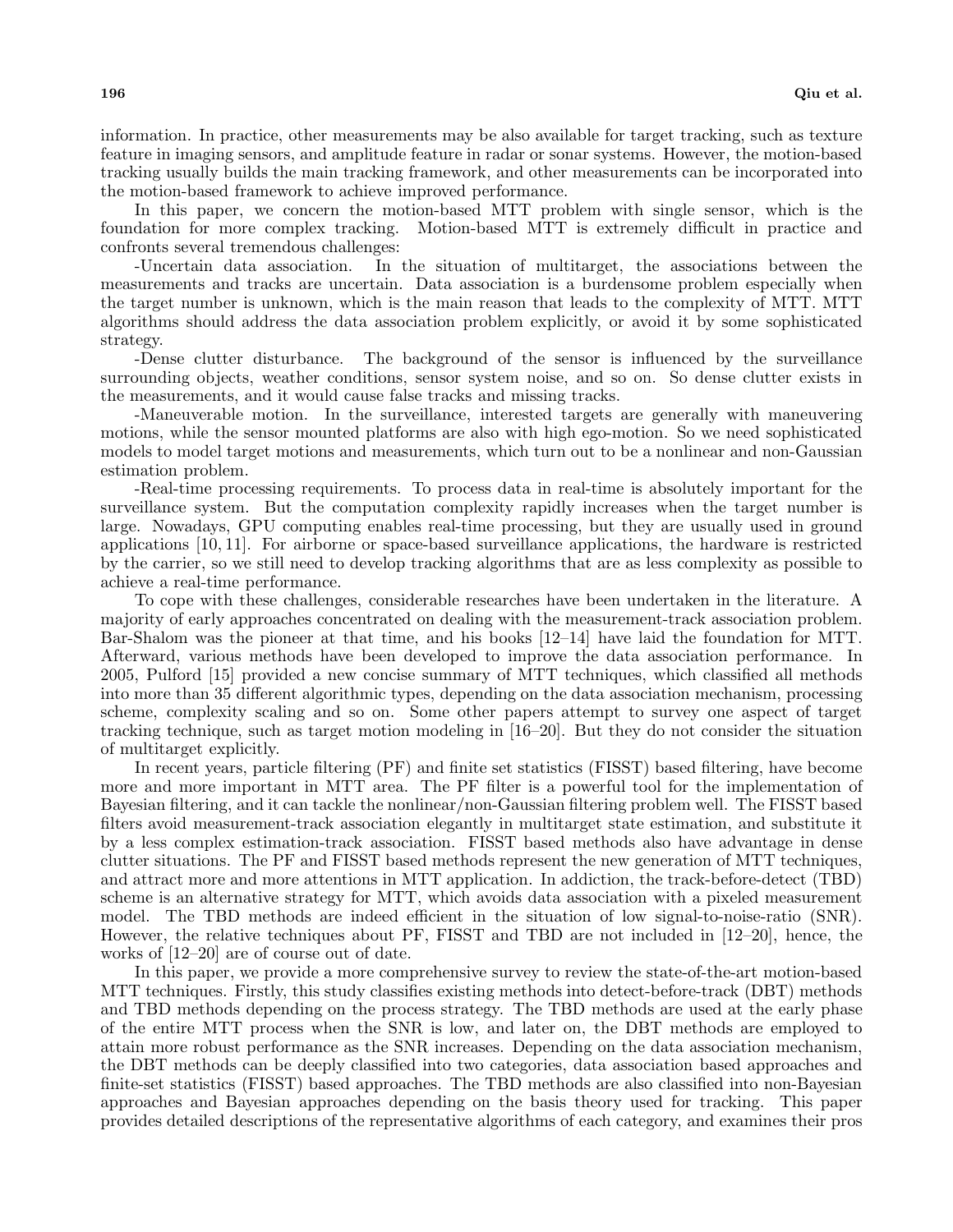and cons. In the description, we focus on the new techniques such as the PF and FISST methods, which have shown promising use in both DBT strategy and TBD strategy. Finally, the new topics of motion-based MTT, such as extended/group target tracking and multisensor-multitarget tracking, are also identified in this paper.

The rest of the paper is organized as follows. In Section 2 we first formulate the MTT problem and give the taxonomy of motion-based MTT methods. And the detailed description of representative algorithms of the DBT methods and TBD methods are presented in Section 3 and Section 4 respectively. Section 5 presents new trends of MTT in the future works. Finally, we conclude this paper in Section 6.

# **2. PROBLEM STATEMENT AND TAXONOMY OF MOTION-BASED MTT**

According to motion-based tracking, the target states and measurements are firstly modeled via prior knowledge, then the filtering algorithm propagates the target states iteratively, at last the target states estimation and track management is operated in each iteration step to form continual target tracks. It usually employs the dynamic state-space (DSS) modeling approach to describe the target motion.

In the DSS approach, it is usually assumed that the system state is a first-order Markov process [21], and it models the state space by

$$
X_k = f_k(X_{k-1}, u_{k-1})
$$
  
\n
$$
Z_k = h(X_k, v_k)
$$
\n(1)

where  $f(\cdot)$  and  $h(\cdot)$  are target motion model and sensor measurement model, respectively; X is the multitarget state and has the form  $X = \emptyset$ ,  $\{\mathbf{x}_1\}$ ,  $\{\mathbf{x}_1, \mathbf{x}_2\}$ , ...,  $\{\mathbf{x}_1, \ldots, \mathbf{x}_n\}$ , ..., where  $X = \emptyset$  means that no target is present;  $X = {\mathbf{x}_1}$  means that one target with state-vector  $\mathbf{x}_1$  is present, etc.;  $X_k$ is the multitarget state at time  $\hat{k}$ ;  $\hat{Z}_k$  is the measurement-set consisting of all measurements collected from all targets at time k;  $u_k$  is the uncertain in modeling target motion;  $v_k$  is sensor noise.

Target motion model  $f(\cdot)$  tries to extract target information via introducing prior knowledge, while the measurements model  $h(\cdot)$  explains how the target motions are reflected in the sensor. The task of tracking is to determine  $X_k$  from  $Z_k$ . In the 3D physical world, a single target state **x** can be described by a state vector  $\mathbf{x} = [x, \dot{x}, y, \dot{y}, z, \dot{z}]'$ , where  $(x, y, z)$  are the position coordinates along x, y, and z axes in the Cartesian coordinate system, respectively, and  $[\dot{x}, \dot{y}, \dot{z}]'$  is the velocity vector [16].

The description of measurement-set  $Z_k$  is relative to the sensor measurement model, and the sensor measurement model depends on the operation strategy of target detection and tracking. Detection and tracking are two interrelated topics in the surveillance systems [22]. The DBT scheme and TBD scheme are two strategies for the operations of detection and tracking, and the sensor measurement model of DBT and TBD scheme is quite different. So in the following, we first classify MTT methods into two groups, the DBT methods and TBD methods.

# **2.1. Detect-before-Track Scheme**

In the DBT scheme, a set of detections is firstly produced from the raw sensor returns and then the detections are fed into the tracking algorithms.

Usually, the traditional *thresholded measurement model* [23] is used to model the detections. At time k, the detections are collected in the measurement-set  $Z_k = [z_1^k, \ldots, z_{M^k}^k]'$ , where  $M^k$  is the number of measurements and changing with the time k. The measurement vector  $Z^k$  contains multiple actual detections, clutter and misdetections, due to the system noise and complex environment background. A target with state **x** generates measurements according to the density  $p_t(\cdot|\mathbf{x})$ . Clutter measurements are generated from the density  $p_c(\cdot)$ . The number of clutter measurements is assumed to be a known distribution, such as Poisson distribution. The measurement origins are specified by the hypothesis vector  $\boldsymbol{\theta} = [\theta_1, \dots, \theta_r]'$  with  $\theta_i = 0$  indicating that the *i*th target has not been detected and  $\hat{\theta}_i = j \in \{1, \ldots, M^k\}$  indicating that the jth measurement is due to the *i*th target. The set of allowable hypothesis vectors contains all  $\theta$  which assign at most one target to each measurement.

In the thresholded measurement model, the hypothesis vector  $\boldsymbol{\theta} = [\theta_1, \dots, \theta_r]'$  is unknown, i.e., the association that a detection is generated by which target is uncertain. To address the data association problem, data association based methods and FISST based methods are two available mechanisms.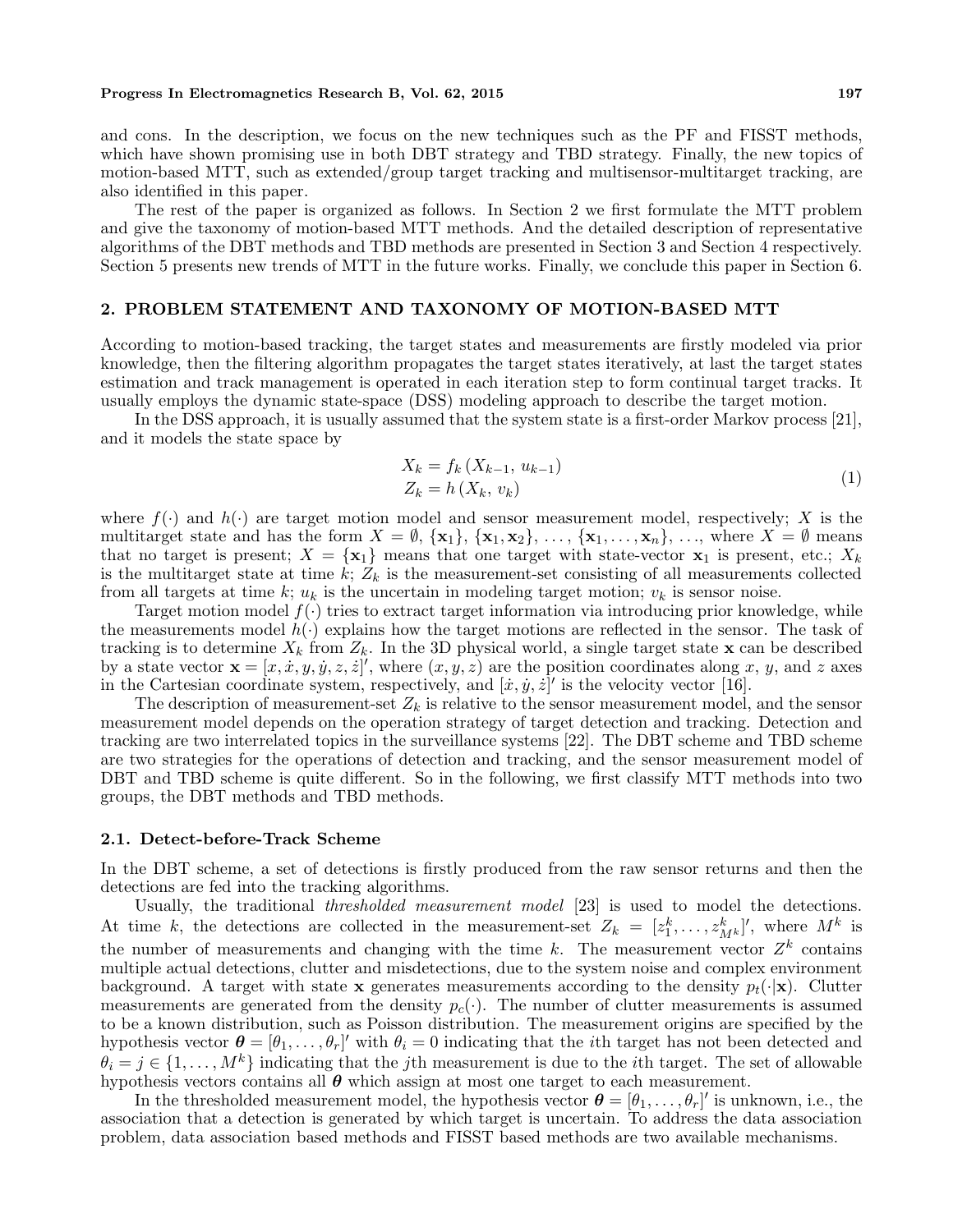## *(1) Data association based approaches*

Data association based methods are the traditional solutions for MTT, they determine the relationship between detections and tracks explicitly, and divide the MTT issue into two sub-problems, data association and state estimation [12–14]. The goal of association is to find optimum techniques that will assign a received set of detections to a set of target tracks. In this context, the association is called measurement-track association. Data association is the core issue in traditional solutions, and it forms the main computation burden in MTT. Once the association is known, standard motion modeling and state filtering techniques in STT can be used to obtain the target state estimates. Though conceptual division is often done in the literature, data association and state estimation are coupled problems such that one cannot be solved without the other. The process scheme for data association based MTT methods is shown in Fig. 1.



**Figure 1.** Process scheme for the data association based MTT methods.

# *(2) FISST based approaches*

Recently, FISST is proposed as a new tool for MTT [24, 25]. The FISST based tracking describes multitarget states by random finite set (RFS), and the MTT can be unified to Bayesian framework and avoids data association in the filtering. The FISST-based filters have been shown to be promising new paradigms in MTT. Though there is no need to operate data association in the target state estimation, it still needs to keep records of the identities of the targets to form continual target tracks. This operation is called estimation-track association, corresponding to measurement-track association in traditional methods. The process scheme for MTT methods based on FISST is shown in Fig. 2.



**Figure 2.** Process scheme for the FISST based MTT methods.

Generally speaking, the DBT algorithms are quite suitable and attain real-time performance in the scenarios of strong SNR and less clutter. In low SNR scenarios, the amplitudes of target signals might not be strong enough to be above the detection threshold. Thus the detection will result in a high number of false alarms. The high density of false alarms caused leads to difficulties in DBT algorithms. Hence, the TBD algorithms are alternative methods to improve the tracking performance.

## **2.2. Track-before-Detect Scheme**

The TBD scheme is also known as joint detection and tracking scheme, and it uses the whole raw sensor data as input data for tacking, and declares that a target is detected after a continual tracking.

In this context, the *pixelized model* [23] is used for raw measurements. According to the pixelized model, the surveillance region is divided into M cells denoted as  $V_1,\ldots,V_M$  with  $V_j \subset \mathbb{R}^{d/2}$ . The measurement data at time k are collected in the measurement-set  $Z_k = [z_1^k, \ldots, z_M^k]' \in \mathbb{R}^M$ , with  $z_j^k$ the intensity measurement obtained in the jth cell. The intensity measurements are assumed to be independently distributed with the measurement in a particular cell depending only on the number of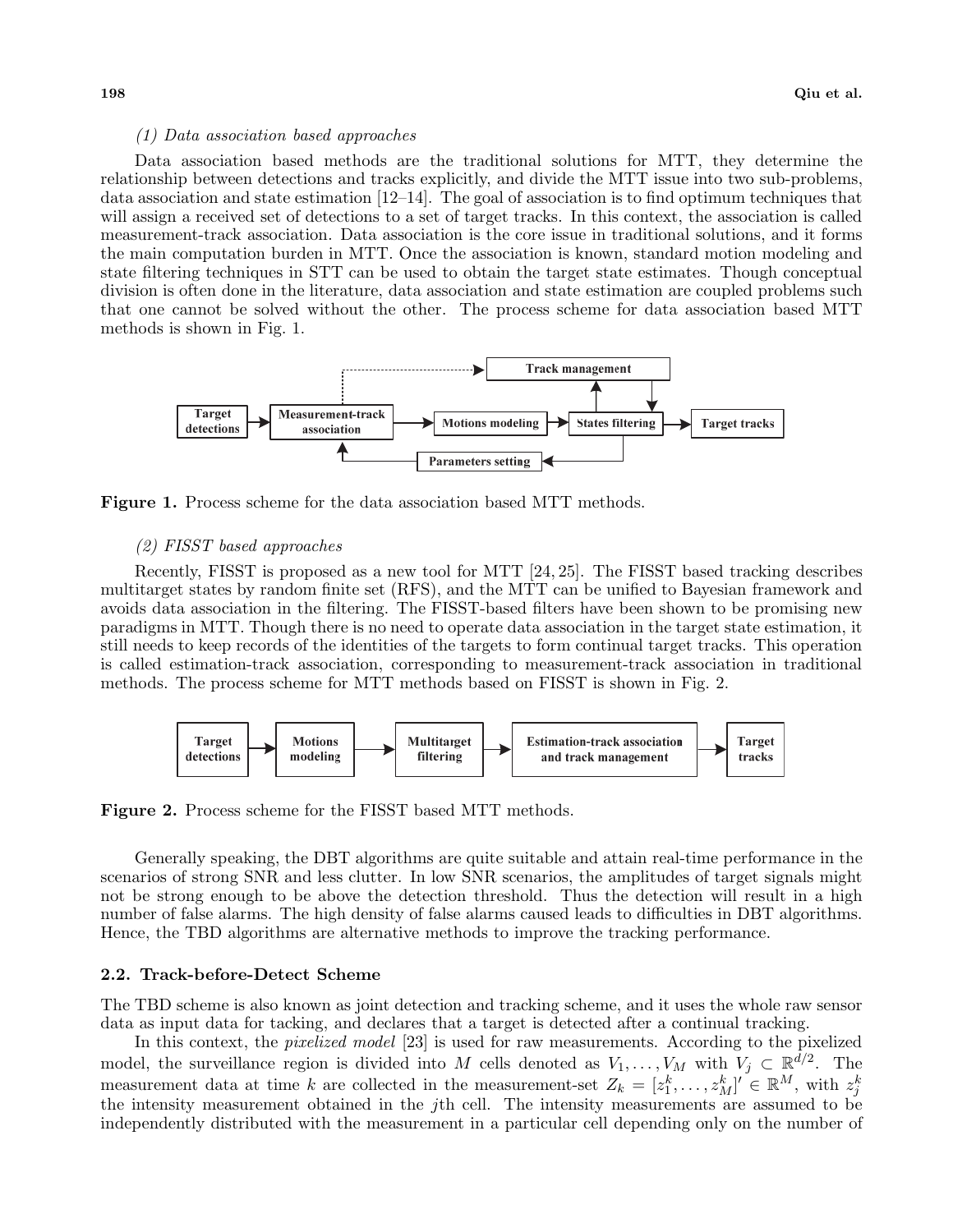targets occupying that cell. For a multi-target state vector  $X_k$ , let  $m_j(X_k)$  denote the number of targets in the jth cell. The conditional measurement density can then be written as

$$
p\left(\mathbf{Z}^{k}|\mathbf{X}^{k}\right) = \prod_{j=1}^{M} l\left(z_{j}^{k};\, m_{j}(X_{k})\right)
$$
\n<sup>(2)</sup>

where  $l(\cdot; m)$  is the measurement density for a cell occupied by  $m \geq 0$  targets. For example, in radar applications a Rayleigh model is adopted. No intermediate detecting takes place in the TBD setup, so there is no need for an explicit mechanism to attach these detections to a track, i.e., no explicit data association algorithm is needed [26].

Following the TBD strategy, considerable methods have been developed, and they can be classified into non-Bayesian approaches and Bayesian approaches based on the basis theory used for tracking.

## *(1) Non-Bayesian approaches*

In non-Bayesian approaches, time energy of the targets is cumulated based on the velocity feature, and then a optimize algorithm is used to find all the target tracks. Suppose we are given a sequence of two-dimensional data frame taken at uniform time intervals by a sensor. Stacking the frames yields a three-dimensional frame that can be described in the Cartesian coordinates  $(x, y, t)$ . Here  $(x, y)$  are the spatial coordinates, while  $t$  is the time coordinate. In this approach, relatively many trajectories are estimated in the three dimensional frame, but no commitment is initially made that any of those trajectories actually represents a target. Then, the posterior probability function is computed for each of the tracked trajectories. Finally, each trajectory whose posterior probability is above a certain threshold is declared a target. Fig. 3 shows the process scheme for non-Bayesian TBD methods.



**Figure 3.** Process scheme for non-Bayesian TBD methods.

### *(2) Bayesian approaches*

In Bayesian TBD approaches, the target state and measurements are described by probability density function (PDF), and recursive Bayesian filtering is operated to obtain the target state estimation. The first step is still to model the target motion, and in order to tackle the problem of multitarget, the birth and death of target are also modeled via prior knowledge. Then an important step in Bayesian TBD approaches is to build the probabilistic entity for the measurements in the surveillance region. Finally, the target state distribution is estimated by Bayesian filtering. Fig. 4 shows the process scheme for Bayesian TBD methods.



**Figure 4.** Process scheme for Bayesian TBD methods.

The main idea of TBD algorithms is to search all possible tracks, and select the most possible one as the output. The advantage is that it can accumulate target information by multiframe in low SNR scenarios. But it is at the cost of complex computation, and the track outputs are time-delay.

## **3. DETECT-BEFORE-TRACK BASED MTT**

In this section, the representative algorithms of data association based methods and FISST based methods are presented respectively. The data association methods were proposed earlier. In data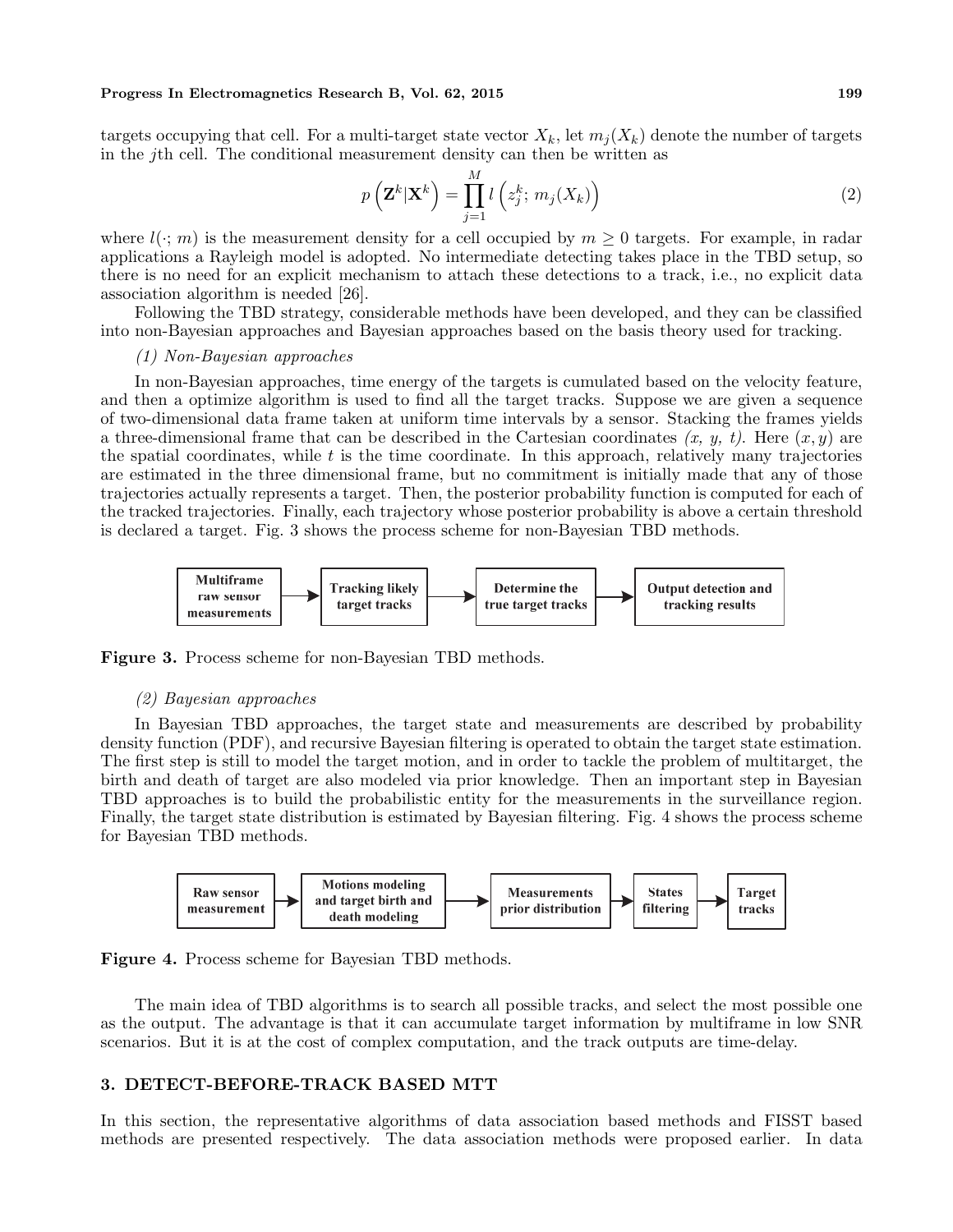association based methods, the relating techniques, such as target motion modeling, filtering algorithms, and tracks management have been investigated extensively. These techniques are inherited and evolve by the FISST based methods, which are proposed more lately. In this section, this evolvement course will be presented.

## **3.1. Data Association Based Approaches**

Traditional MTT includes two steps, measurement-target data association and state estimations. The tasks of them are separate, but the optimum way is to consider them jointly, which is also the goal of many optimum methods.

## *3.1.1. Data Association Techniques*

A good many methods have been proposed to address data association problem. Based on the objective function that they purport to optimize, data association algorithms are often categorized to non-Bayesian approaches and Bayesian approaches [27–29]. Non-Bayesian approaches generally treat the data association as a determined problem, and use a optimize algorithm to find a solution for associating. Bayesian approaches express the problem by statistical theory, and deduce some typical algorithms, including maximum a posteriori (MAP) and Bayesian estimator approaches.

In addition, there are some other criteria to distinguish data association methods [15]: (1) *Recursive process and batch process*. In recursive methods, processing is done at each scan using data received on that scan to update the results of previous processing. On the other hand, batch methods represent the ideal situation where no information is lost due to preprocessing because all measurements are processed together. A further scheme is multi-pass batch in which the entire data set is reprocessed several times to refine the state estimates. (2) *Single-scan and Multi-scan*. Single-scan algorithms estimate the current states of targets based on their previously estimated states and the current scan of measurements. Single-scan algorithms typically use a highly simplified approximate representation of the posterior state estimate. Multi-scan algorithms estimate the current states of targets based on their previously estimated states, multiple past scans and the current scan of measurements. They may revisit past scans when processing each new scan, and can thereby revise previous estimates in the light of new evidence. (3) *Hard association and soft association*. For hard association, namely, it assumes that each measurement may either belong to at most one target or be classified as a false alarm, and at most one measurement may be associated with a given target at a time. The soft association methods ignore the constraint that a point target may only produce a single measurement at a given time, and numerical approximation of the multitarget PDF may be attempted alternatively.

This paper concludes the data association methods by classifying them into non-Bayesian approaches and Bayesian approaches. Meanwhile, the other three criteria are also presented at appropriate places to help the understanding.

## *3.1.1.1 Non-Bayesian Approaches*

The non-Bayesian approaches are characterized by hard measurement-track association, such that some cost function is maximized, and they are deterministic algorithms.

Two simple solutions are the strongest neighbor filter (SNF) and the nearest neighbor filter (NNF) [30]. In the SNF, the signal with the highest intensity among the validated measurements is used for track update and the others are discarded. In the NNF, the measurement closest to the predicted measurement is used. The problem with this filter is that it does not consider that the measurement selection could have originated from clutter instead of the target.

To allow for the possibility that the selection of the nearest or strongest measurement is wrong, the track splitting filter, developed by Smith and Buechler [31], creates a new track for each validated measurement received at every update. Unfortunately, the number of measurement histories grows exponentially. To control this exponential growth, the conditional measurement likelihood function is computed for each measurement sequence, and is used to prune the most unlikely tracks.

Additionally, other non-Bayesian approaches include the Hopfield neural network [32], fuzzy data association (FDA) [29, 33], the Viterbi algorithm (VA) using a dynamic programming (DP)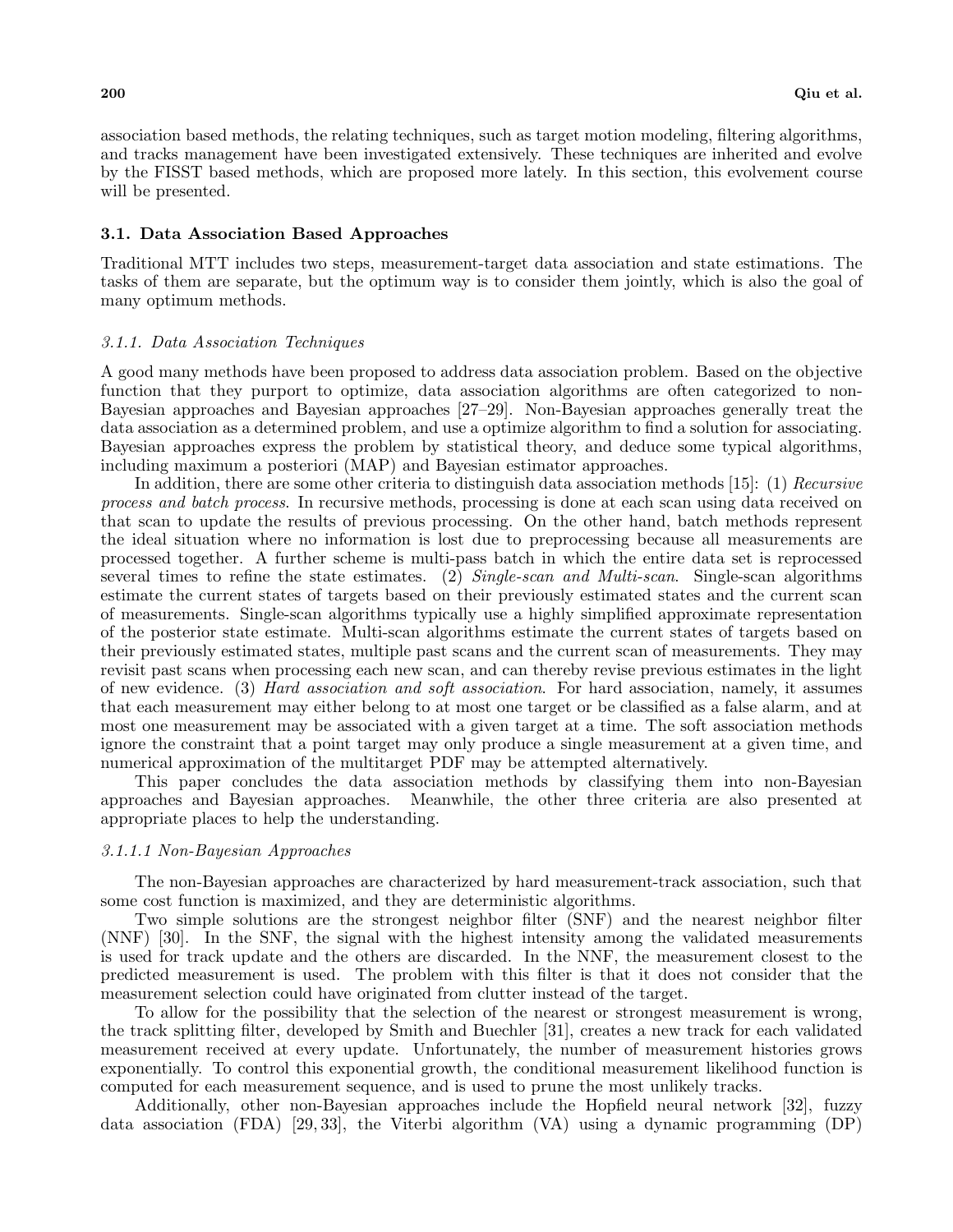technique [34], graph theory [35], genetic algorithm [22], the cross entropy (CE) method [28], gametheoretic framework [36] to solve the data association. Some others turn out to use combined methods, such as the combination of FDA and GA for solving multidimensional assignment problem [37], the combination of GA and neural network based association [38].

The problems of non-Bayesian approaches are two: 1) The computation of heuristic optimization algorithms is time consuming; 2) Non-Bayesian algorithms make hard association decisions at the end of every frame and are characterized by poor performance in the presence of false alarms and in dense target environments [39]. So in practical application, non-Bayesian approaches are restrictedly used.

## *3.1.1.2 Bayesian Approaches*

The optimal data association theory involves enumerating and evaluating all feasible joint assignments for measurements and tracks. The problem is that the number of feasible joint assignments grows combinatorially in the number of measurements and the number of tracks. Instead of optimal method, approximate solution is proposed in practice based on Bayesian theory, including maximum a posteriori (MAP) and Bayesian estimator [27].

# *(1) MAP approaches*

MAP approaches find the most probable association, given the measurements made so far, and estimate tracks given this association.

The most well-known MAP approach is the multiple hypotheses tracking (MHT) algorithm [40]. MHT is a multiscan tracking algorithm that maintains multiple hypotheses associating past measurements with targets. When a new set of measurements arrives, a new set of hypotheses is formed from each previous hypothesis. The algorithm returns a hypothesis with the highest posterior as a solution. MHT is capable of initiating and terminating a varying number of tracks and is suitable for autonomous surveillance applications. The main disadvantage of primal MHT is its computational complexity since the number of hypothesis grows exponentially over time. Various heuristic methods have been developed to control this growth [41]; but these methods are used at expense of the MAP optimality.

Another typical MAP approach is the integer programming algorithm [42] or, more precisely, the multidimensional assignment algorithm  $[43]$ , where the measurements in the last S scans are associated with the list of tracks (S-dimensional association, denoted as S-D), has been shown to be a practical and feasible alternative to MHT without the limitation of exhaustive enumeration. In the S-D assignment formulation of data association, the association between the lists of measurements and the list of tracks is formulated as a global discrete optimization problem, subject to curtain constraints, where the objective is to minimize the overall cost of association. For the case of  $S$  is equal to 2, well-known 2-D assignment methods are the Jonker-Volgenant-Castanon (JVC) algorithm [44]. This method also provides a measure of accuracy for the solution found [45]. While finding the optimal assignment for  $S > 2$  is an NPhard problem [46], a number of near-optimal modifications with polynomial complexity have been proposed [47]. Lagrangian relaxation-based techniques [48] have been proposed to find suboptimal solutions for applications that require realtime performance. In [49], impelled from the success of randomized heuristic methods, Bozdogan and Efe investigated a different stochastic approach, namely, the biologically inspired ant colony optimization to solve the NP hard S-D assignment problem for tracking multiple ground targets. In [50], Walteros et al. considered a variant of the S-D assignment problem with decomposable costs in which the resulting optimal assignment is described as a set of disjoint stars.

There are other attempts to utilize MAP to handling the data association problem. In [51], further association of these highly fragmented tracklets at each level of the hierarchy is formulated as a MAP problem that considers initialization, termination, and transition of tracklets as well as the possibility of them being false alarms, which can be efficiently computed by the Hungarian algorithm. However, the underlying MAP data association problem is NP-hard, so we do not expect to find efficient, exact algorithms.

# *(2) Bayesian estimator*

Bayesian estimator approaches estimate tracks by minimizing the posterior expected value of some risk function. When the mean squared error is used as a risk function, the Bayesian estimator is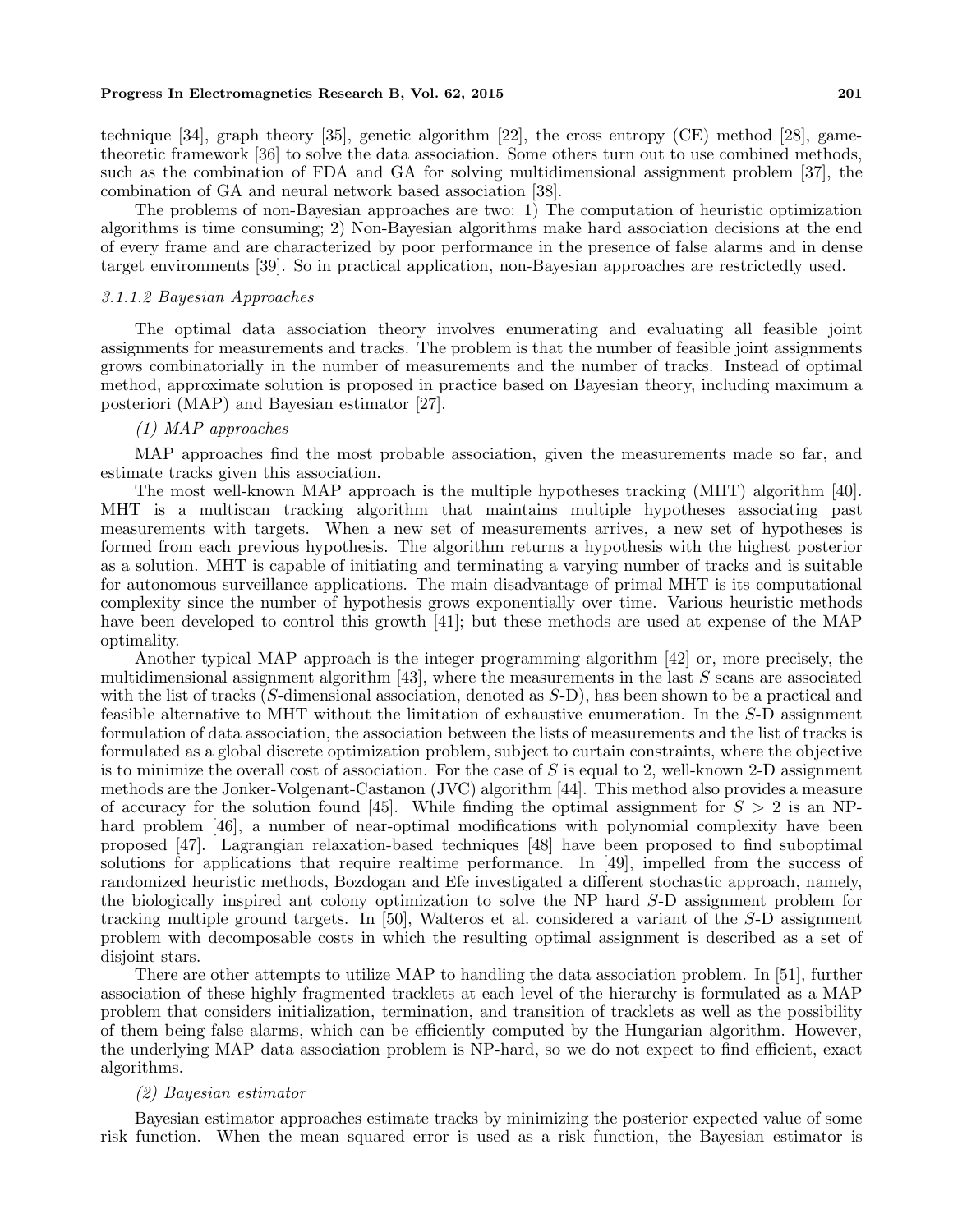a minimum mean-square error (MMSE) estimate. The MMSE estimates of tracks are computed by summing over all possible associations, weighted by their posteriors. Optimal Bayesian estimator approaches to solve data association problems are even less tractable than the MAP computation. Otherwise several "pseudo-Bayesian" methods have been proposed.

The best-known one is the joint probabilistic data association (JPDA) filter [52, 53]. JPDA is a suboptimal single-scan approximation to the optimal Bayesian filter; it can also be viewed as an assumed density filter in which the joint posterior distribution is approximated by a product of simpler distributions such as moment matching Gaussian distributions. At each time step, instead of finding a single best association between measurements and tracks, JPDA enumerates all possible associations and computes association probabilities, where is the probability that the measurement extends the track. The exact calculation of association probabilities in JPDA, which requires the summation over all association event probabilities, is NP-hard. Some heuristic approaches to approximate JPDA [54, 55]. A shortcoming of the basic JPDA is its inability to initiate and terminate tracks. Moreover, the original JPDA can only handle targets whose number is fixed over time.

Unlike JPDA, Markov chain Monte Carlo data association (MCMCDA) is a true approximation scheme for the optimal Bayesian filter [56], i.e., when run with unlimited resources, it converges to the Bayesian solution. MCMCDA uses Markov chain Monte Carlo (MCMC) sampling instead of enumerating over all possible associations. And an ability to initiate and terminate tracks, so that the algorithm can be applied to the full range of data association problems. When the target number is fixed, the single-scan version of MCMCDA approximates JPDA. Although the exact computation of association probabilities in JPDA is NP-hard, while the single-scan MCMCDA algorithm provides a fully polynomial randomized approximation scheme for JPDA [27]. Also, a MCMC tracker can solve the problem of one-to-one assumption by propagating both in space and time the association hypothesis [57].

Another method for handling data association in the Bayesian manner is the probabilistic multihypothesis tracker (PMHT) [58, 59]. PMHT iteratively computes data association probabilities and track updates, using the expectation maximization (EM) method. The PMHT algorithm employs a more lenient measurement model. It drops the constraint that a target can generate at most one measurement per scan, and posits the measurement/target association process as independent across measurements, so it is a soft association method. Tracks are updated using the forward and backward images in each iteration, so the basic PMHT is a batch process. Similarly to JPDA, the basic PMHT assumes a fixed and known number of targets in the scenario under consideration. The PMHT methods is computational more feasible, but is at the cost of performance loss.

Generally speaking, MHT and JPDA are most widely used methods for data association. But in a dense target and cluttered environment, the number of possible association combinations is explosion and enumeration is computationally expensive, which leads that the association is an NP-hard problem. Moreover, it is even harder when targets come very closely spaced or even cross paths. So it demands further developments for data association in future works.

# *3.1.2. Target State Estimation*

Once the measurement-track association is determined the target state is estimated by a filtering algorithm. Employing the DSS approach to describe the target motion, the key to successful target tracking lies in the effective extraction of useful information about the target's state from measurements. A good motion model of the target will certainly facilitate this information extraction to a great extent. On the other hand, state filtering is another key step that needs to be considered in target state estimation.

## *3.1.2.1 Target Motion Modeling*

Moving targets normally include nonmaneuvers and maneuvers. A nonmaneuvering motion is the straight and level motion at a constant velocity in an inertial reference system. The interested targets, such as aircraft ballistic missiles, submarines, ships, and ground targets, are usually maneuvers. The maneuvers involve the problem of motion uncertainty, and tackling the motion of maneuvering target is really difficult.

Various mathematical models have been developed to address the motion modeling problem of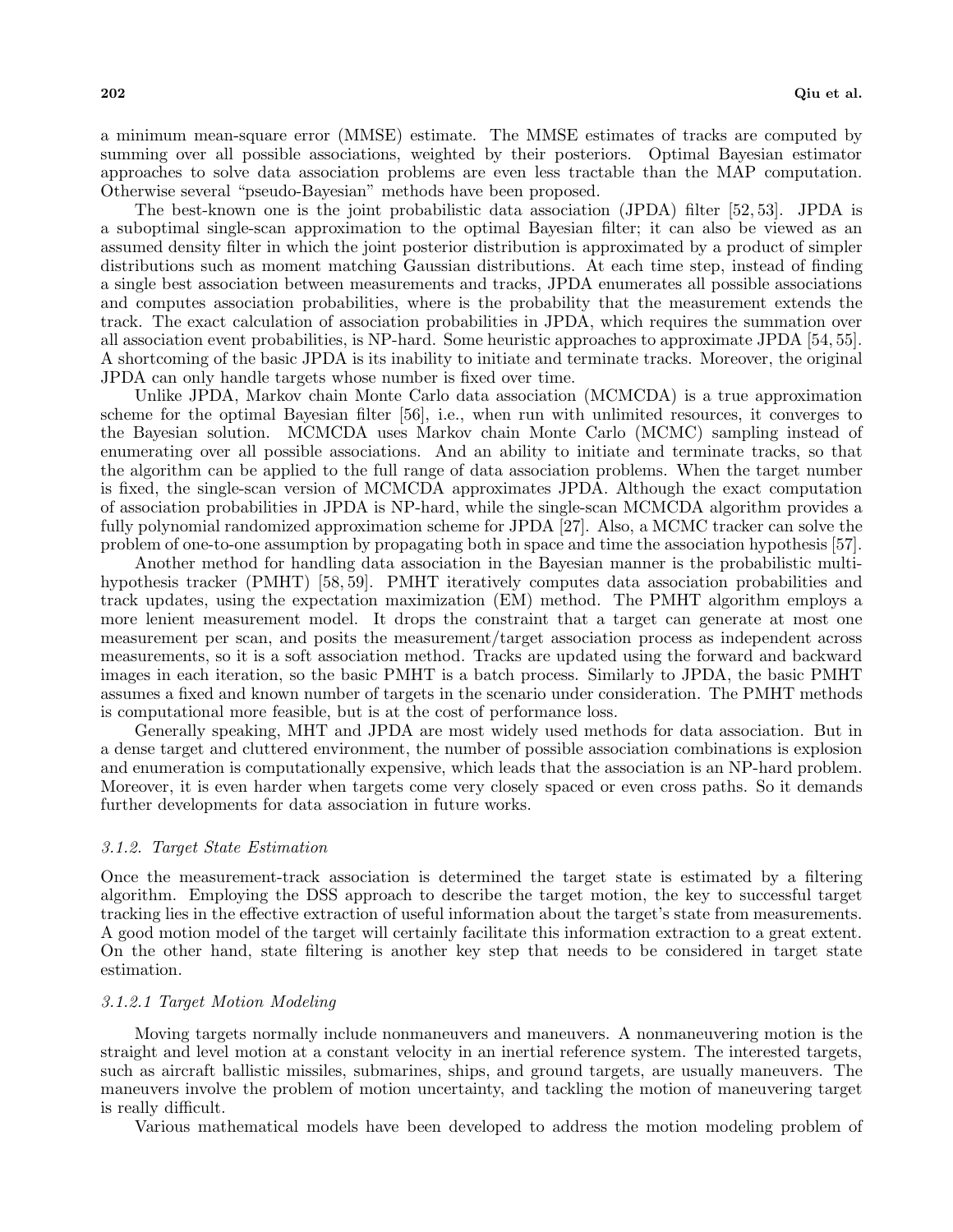maneuvering target Li and Jilkov [16–20] provided comprehensive surveys about the techniques for maneuvering target modeling. In the presence of motion uncertainty a primary solution is the so-called multiple-model (MM) method. The modes in MM approach represent the mixture order of the system PDF, optimal MM approach has a drawback that the number of the modes is exponential growth, and consequently exponentially increase the number of filters [60, 61]. Suboptimal techniques for mode order reduction based on merging and pruning are summarized in [61]. Typical approaches include generalized pseudo-Bayesian (GPB) merging [60, 62] mixture reduction (MR) (such as Gaussian MR in [63]) and interacting multiple models (IMM) methods [60, 64, 65].

The MM techniques can be used in MTT combined with data association. The direct methods for target tracking in the presence of clutter with Gaussian MR method are proposed in [66] through [63]. The MHT and the MR methods [66] employ ad-hoc joining and clustering, which preserves the mean and the covariance of the original distribution. The IMM algorithm has also been extended with well-established data association algorithms exist, such as the IMM version of the JPDA filter (IMMJPDA) [67] the IMM version of the MHT (IMMMHT) [68].

Recently, the third generation several variable structure MM (VSMM) algorithms have been proposed [69], it is potentially much more advanced in the sense of having an open architecture  $-$  a variable structure — than its ancestors, which have a closed architecture. General VSMM algorithms [70] select an admissible model set at any time instance [71]. But in order to extend VSMM to practical use, we need to overcome the drawback of their sophistication.

Otherwise, the system DSS modeling would generate two main challenges: nonlinearity and non-Gaussian, which leads to the difficulties in state estimation.

# *3.1.2.2 Bayesian Filtering*

The Bayesian theory provides a general framework for dynamic state estimation. In a Bayesian view, filtering is an iterative updating of conditional probability densities that describe the current target states given the accumulated sensor information and available a priori information. The process equation represents a system evolving with time, where the system is represented by the hidden state, and the prior knowledge of the initial state is given by the probability distribution.

Suppose  $Z_{1:k} = {\mathbf{z}_1,\ldots,\mathbf{z}_{k-1}}$  is the measurement at time  $k-1$ , and the posterior distribution is  $p_{k-1|k-1}(\mathbf{x}|Z_{1:k-1})$ , then the predictive distribution at time k is

$$
p_{k|k-1}(\mathbf{x}|Z_{1:k-1}) = \int f_{k|k-1}(\mathbf{x}|\mathbf{x}') p_{k-1|k-1}(\mathbf{x}'|Z_{1:k-1}) d\mathbf{x}'
$$
\n(3)

where  $f_{k|k-1}(\mathbf{x}_k|\mathbf{x}_{k-1})$  is the Markov transmit model of target state. When  $\mathbf{z}_k$  is received at time k, the update of the posterior distribution at time  $k$  is

$$
p_{k|k}(\mathbf{x}|Z_{1:k}) = \frac{g_k(\mathbf{z}_k|\mathbf{x})p_{k|k-1}(\mathbf{x}|Z_{1:k-1})}{\int g_k(\mathbf{z}_k|\mathbf{x})p_{k|k-1}(\mathbf{x}|Z_{1:k-1})d\mathbf{x}}
$$
(4)

where  $g_k(\mathbf{z}_k|\mathbf{x})$  is the likelihood function at time k.

There are several kinds of methods to implement Bayesian filtering, including Kalman-like filtering, grids based filtering, and particle filtering.

# *(1) Kalman-like filtering*

When the DSS model is linear with Gaussian noise, and the filtering and predictive distributions are Gaussian, then the Kalman filter (KF) provides the mean and covariance sequentially, which is the optimal Bayesian solution [72]. In practice, the DSS model is nonlinear and non-Gaussian. Extended Kalman filter (EKF) [73, 74] and unscented Kalman filter (UKF) [75] are the standard nonlinear filtering techniques to modify the KF to relax some of the linearity assumptions.

There have been other attempts to solve the non-Gaussian problem. One of the methods is the Gaussian sum filters (GSFs) [76] that work by approximating the non-Gaussian target distribution with a mixture of Gaussians. A recursive estimator, denoted as Gaussian mixture KF (GMKF), for linear non-Gaussian problems was derived in [77, 78]. It suffers, however, from the same shortcoming as the EKF in that linear approximations are required. In the GSF methods, the problem of exponential model order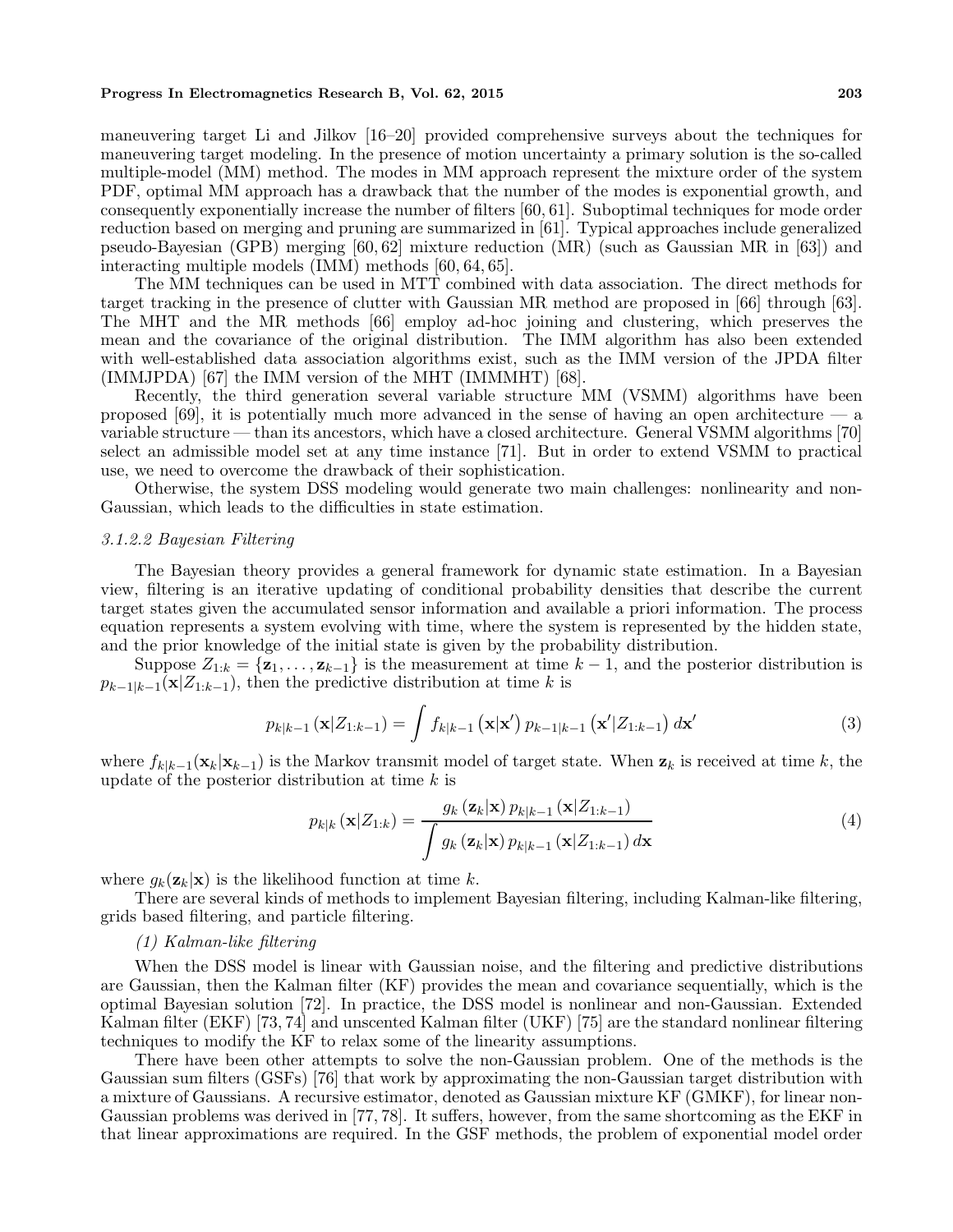growth was solved using a greedy expectation-maximization (EM)-based method in [77, 78]. However, these techniques do not accurately model all of the salient features of the density, which limits their applicability to scenarios where the target state posterior density is well approximated by a multivariate Gaussian density.

Kalman-like filters can be incorporated with existing data association well. MHT and JPDA both use extended Kalman filters (EKFs) for filtering the associated measurements. The Kalman-like filters and GM approximations are generally accurate especially when the nonlinearity and non-Gaussianlity is mildly. However, when the situation is more serious, such methods are inefficient.

## *(2) Grids based filtering*

The grids-based methods evaluate the required densities over grids [79, 80], which utilize a discrete representation of the entire single target density. In this setup, no assumptions on the form of the density are required, so arbitrarily complicated densities may be accommodated. A grids-based method for non-Gaussian models that does not require any linear approximations has been proposed in [81]. It approximates the non-Gaussian state numerically with a fixed grid, and applies numerical integration for the prediction step and Bayesian theory for the filtering step.

Despite their good performance, the grid-based solutions suffer from two shortcomings: 1) They are computationally intensive, fixed grid approaches are computationally intractable except in the case of very low state space dimensionality [82]; 2) A discrete-valued model for target motion may be too simplistic to represent real-world target dynamics.

## *(3) Particle filtering*

The PF, or the sequential Monte Carlo (SMC) method is a Monte Carlo simulation-based method and can be applied to solve nonlinear and non-Gaussian problems [83, 84]. There, a distribution is represented by a weighted set of samples (or particles), which are propagated through the dynamic system using importance sampling to sequentially update the posterior distributions. These methods provide optimal results asymptotically in the number of particles.

The standard method to implement PF deduces a sequential importance sampling resampling (SISR) filter [83]. However, a major disadvantage of SISR is the computational complexity, a large part of which comes from a procedure called resampling [85]. The Gaussian sum particle filter (GSPF) [85] implements the PF assuming Gaussian mixture distributions for the system and measurement noises. The GPF [85] is quite similar to the SISR filter by the fact that importance sampling is used to obtain particles. However, unlike the SISR filters, resampling is not required in the GPF. This results in a reduced complexity of the GPF as compared with the SISR with resampling and is a major advantage.

The main challenge in PF for MTT is the curse of dimensionality, which arises because of the large dimension of the state space. A basic requirement for efficient sampling is the exploitation of posterior independence between target states. Posterior independence refers to the case where the posterior density of the multitarget state can be written as a product of densities of clusters of individual target states. This arises, for instance, when target positions are measured and targets are far apart. But in other situation, this assumption is not satisfied. So the posterior density has to be sampled jointly. Depending on this difference, the PFs for MTT are divided into two groups [23, 86].

1) Independent samplers. Posterior independence was first exploited in the so-called independent partition PF (IPPF) [87], which samples the states of independent target clusters independently. These algorithms have low computational cost, even in the presence of many targets, and are generally applicable. For the sake of convenience it is assumed in the discussion that measurements depend only on target position, as is often the case, so that well-separated targets exhibit posterior independence.

The IPPF of Orton and Fitzgerald [87] and the work of Maskell et al. [88] consider MTT via PF from a purely Bayesian perspective. Measurement-to-target association is not done explicitly; it is implicit within the Bayesian framework. This work has focused on a tractable implementation of ideas in [89].

A majority of independent samplers based PFs for MTT are combined with the well-developed data association algorithms. Once the associations are known, each target can be tracked independently and simultaneously. In [90], Hue and Le Cadre used a PF based on the PMHT. Others have done work which amounts to a blend between JPDA and PF [91–93]. Methods like the Existence JPDAF (E-JPDAF) [94] are reported to be able to perform automatic target detection and tracking using PF.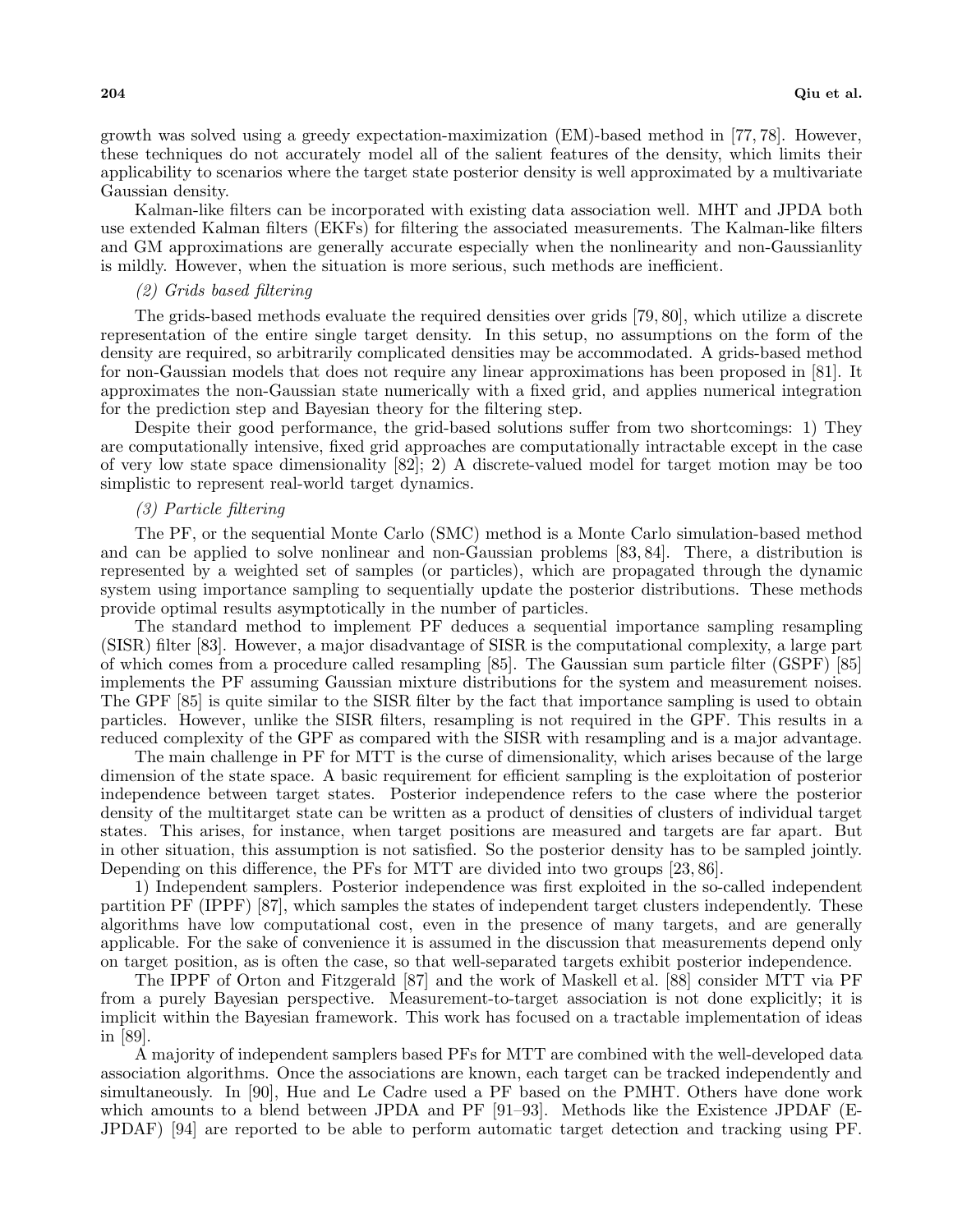In [95, 96], a Rao-blackwellized Monte Carlo data association is proposed to reduce the computational cost of a multitarget PF. In [97] and [98], William et al. presented an online approach for joint detection and tracking for multiple targets with multiple sensors using PF methods. To cope with the data association problem, an efficient 2-D assignment algorithm is adopted. In [36], Chavali et al. developed and employs a game-theoretic formulation to solve the data association in a deterministic fashion. In the MCMC-based PF of [35], the Viterbi algorithm (VA) is used for data association.

Other PFs belong to this group include the methods in [99–101]. In the independent samplers based PFs for MTT, the performance of PFs degrades unduly if several targets move in proximity for extended durations. In this situation, the posterior independence assumption is invalid, and sampling the states of nearby targets independently is also inefficient.

2) Joint samplers. The states of targets which are not sufficiently well-separated for posterior independence to be assumed are sampled jointly. These PFs, referred to as joint samplers, can deal with the target coupling and measurement ambiguity via joint sampling but have a much heavier computational complexity than independent samplers. The representative works are the sequential sampling PF (SSPF) in [93] and the methods in [102–104]. In [105], a novel algorithm named evidence theory-based mixture particle filter is proposed for joint detection and tracking for a varying number of targets. The posterior distribution of multiple target state considered in single target state space is a multi-modal distribution with each mode corresponding to either a target or clutter. An evidence theorybased framework is utilized to determine the structure of the global posterior distribution. In [8, 9], an enhanced version of PF is employed and is called Mixture PF, which samples from both the prior and the observation likelihood, as compared to the majority of PF variants that sample from only a single importance density. In order to be able to track an unknown time varying number of multiple targets, two Mixture PFs are used, one for target detection and the other for tracking multiple targets, and a density-based clustering technique is used after the first filter.

Table 1 shows representative algorithms and performance analysis for state filtering. Indeed, PFs based approaches have been used successfully in areas where Kalman like filters or grid-based filters have previously been employed. Also, PF can be used as a tool for the implementation other algorithms, such as the PHD/CPHD filtering and joint multitarget probability density (JMPD) filtering in following sections. So PFs have been a hot topic for researchers.

| Approaches           | Linear/nonlinear | Gaussian/non-Gaussian |
|----------------------|------------------|-----------------------|
| K F                  | Linear           | Gaussian              |
| EKF                  | nonlinear        | Gaussian              |
| UKF                  | nonlinear        | Gaussian              |
| grid-based filtering | nonlinear        | Gaussian              |
| РF                   | nonlinear        | non-Gaussian          |

**Table 1.** Representative algorithms and performance analysis for state filtering.

## **3.2. FISST Based Approaches**

The random finite set (RFS) framework developed by Mahler [24] using finite set statistics (FISST) offers a distinct alternative to the traditional approach for MTT, by treating the collection of individual targets as a set-valued state and the collection of individual measurements as a set-valued measurement. It propagates the posterior intensity of the RFS of targets in time and does not require any data association computations. FISST is a system-level, "top-down," direct generalization of ordinary single-target engineering statistics to the realm of multitarget detection and tracking [106, 107].

## *3.2.1. Multitarget Bayesian Filtering*

Firstly, the RFSs are used to redefine the DSS for multitarget [24]. Suppose at time k that there are  $N(k)$  targets with states  $x_{k,1},\ldots,x_{k,N(k)}$ , each taking values in a state space  $\mathcal{X} \subseteq \mathbb{R}^{n_x}$ . Suppose also at time k that  $M(k)$  measurements  $z_{k,1},\ldots,z_{k,M(k)}$  are received and each taking values in a measurement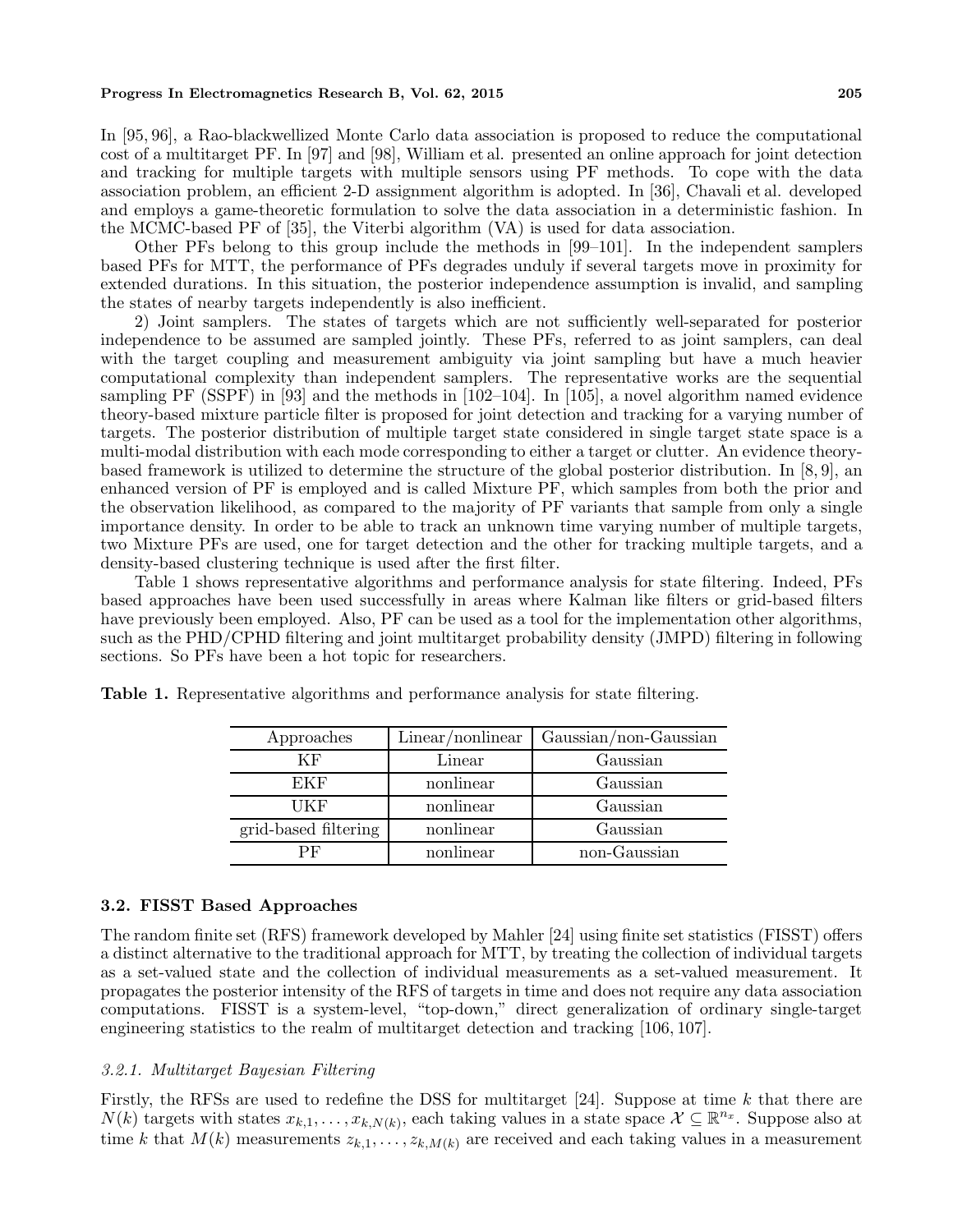space  $\mathcal{Z} \subseteq \mathbb{R}^{n_{\mathcal{Z}}}$ . Then, the multitarget state  $X_k$  and multitarget measurement  $Z_k$ , at time k, are defined as  $X_k = \{x_{k,1}, \ldots, x_{k,N(k)}\} \in \mathcal{F}(\mathcal{X}), Z_k = \{z_{k,1}, \ldots, z_{k,M(k)}\} \in \mathcal{F}(\mathcal{Z}),$  where  $\mathcal{F}(\mathcal{X})$  and  $\mathcal{F}(\mathcal{Z})$  denote the respective collections of all finite subsets of  $\mathcal X$  and  $\mathcal Z$ . By modeling the multitarget state and multitarget measurement as RFSs, the multitarget filtering problem can be posed as a Bayesian filtering problem with state space  $\mathcal{F}(\mathcal{X})$  and measurement space  $\mathcal{F}(\mathcal{Z})$ . The number variety of multitarget is decided by target survival, birth and spawn. So in prediction step of Bayesian filtering, multitarget dynamics can be modeled by

$$
X_k = \left[\bigcup_{\zeta \in X_{k-1}} S_{k|k-1}(\zeta)\right] \cup \left[\bigcup_{\zeta \in X_{k-1}} B_{k|k-1}(\zeta)\right] \cup \Gamma_k
$$
\n(5)

where  $X_{k-1}$  is the multitarget state at time  $k-1$ ,  $S_{k|k-1}(\zeta)$  the surviving RFS of target at time k evolved from a target with previous state  $\zeta$ ,  $B_{k|k-1}(\zeta)$  the spawning RFS of target at time k that evolved from a target with previous state  $\zeta$ , and  $\Gamma_k$  the RFS of spontaneous births at time k. Within the area of target tracking, spawning means that appearing targets can be modeled as generated by existing targets. Examples of such situations can be when airplanes take off from a carrier boat or when a sensor resolves new features on an extended object. Similarly, the multitarget sensor measurements are modeled by

$$
Z_k = \left[\bigcup_{x \in X_k} \Theta_k(x)\right] \cup K_k \tag{6}
$$

where  $\Theta_k(x)$  is the RFS of measurements generated by the single-target state x at time k and  $K_k$  the RFS of clutter measurements or false alarms at time k.

Also divide the process of filtering to prediction step and update step. Suppose that at time  $k-1$ , the multitarget posterior density  $\pi_{k-1|k-1}(X|Z_{1:k-1})$  and cumulative measurements  $Z_{1:k-1} = (Z_1,\ldots,Z_{k-1})$ is known, then the predicted multitarget posterior density  $\pi_{k|k-1}(X|Z_{1:k-1})$  is

$$
\pi_{k|k-1}(X|Z_{1:k-1}) = \int f_{k|k-1}(X|X') \,\pi_{k-1|k-1}(X'|Z_{1:k-1}) \,\mu_s(dX') \tag{7}
$$

where  $f_{k|k-1}(X|X')$  is the Markov state transition density function and  $\mu_s(\cdot)$  an appropriate reference measure on  $\mathcal{F}(\mathcal{X})$ . Received measurement  $Z_k$  at time k, then the updating of posterior probability density is

$$
\pi_{k|k}\left(X|Z_{1:k}\right) = \frac{g_k\left(Z_k|X\right)\pi_{k|k-1}\left(X|Z_{1:k-1}\right)}{\int g_{k|k-1}\left(Z_k|X\right)\pi_{k|k-1}\left(X|Z_{1:k-1}\right)\mu_s(dX')}\tag{8}
$$

where  $g_k(Z_k|X)$  is multitarget likelihood function.

In the formulation to use RFS to describe multitarget state and measurement state with varying number, the targets can appear and disappear anywhere and anytime, while target motion can be described by a nonlinear stochastic dynamic model. The multitarget posterior can be estimated using a generalization of the single-target Bayesian filtering equations to a multiple-target scenario.

The complexity of computing the recursion of (7) and (8) grows exponentially with the number of targets, due to the state of the transfer function and the measurements likelihood function, modeling and measuring the state of the transfer function of the likelihood function is very difficult, the corresponding integral operation is difficult to achieve. Therefore, the need to find approximate solutions can be realized works.

To alleviate the complexity of computing the multitarget posterior, a recursion was derived for the first-order moment of the multitarget posterior distribution, known as the PHD filter [24], based on FISST. FISST provides the definition of set measure, set integral, set derivative for RFS. The derivation of PHD is based on the assumptions that the clutter RFS is Poisson and independent of the measurement RFSs, and the predicted multitarget RFS is Poisson. The PHD filter use intensity function to replace the postier PDF  $f_{k|k}(X|Z_{1:k})$ . The intensity function is denoted as  $v_k(x)$ , which is defined as a function whose integral in the state space S is the expect target number  $\dot{N}$  in this area [24]. Since the PHD recursion is a first-order approximation, it propagates cardinality distribution (the probability distribution of the number of targets) with only a single parameter and effectively approximates the cardinality distribution by a Poisson distribution with matching mean. Since the mean and variance of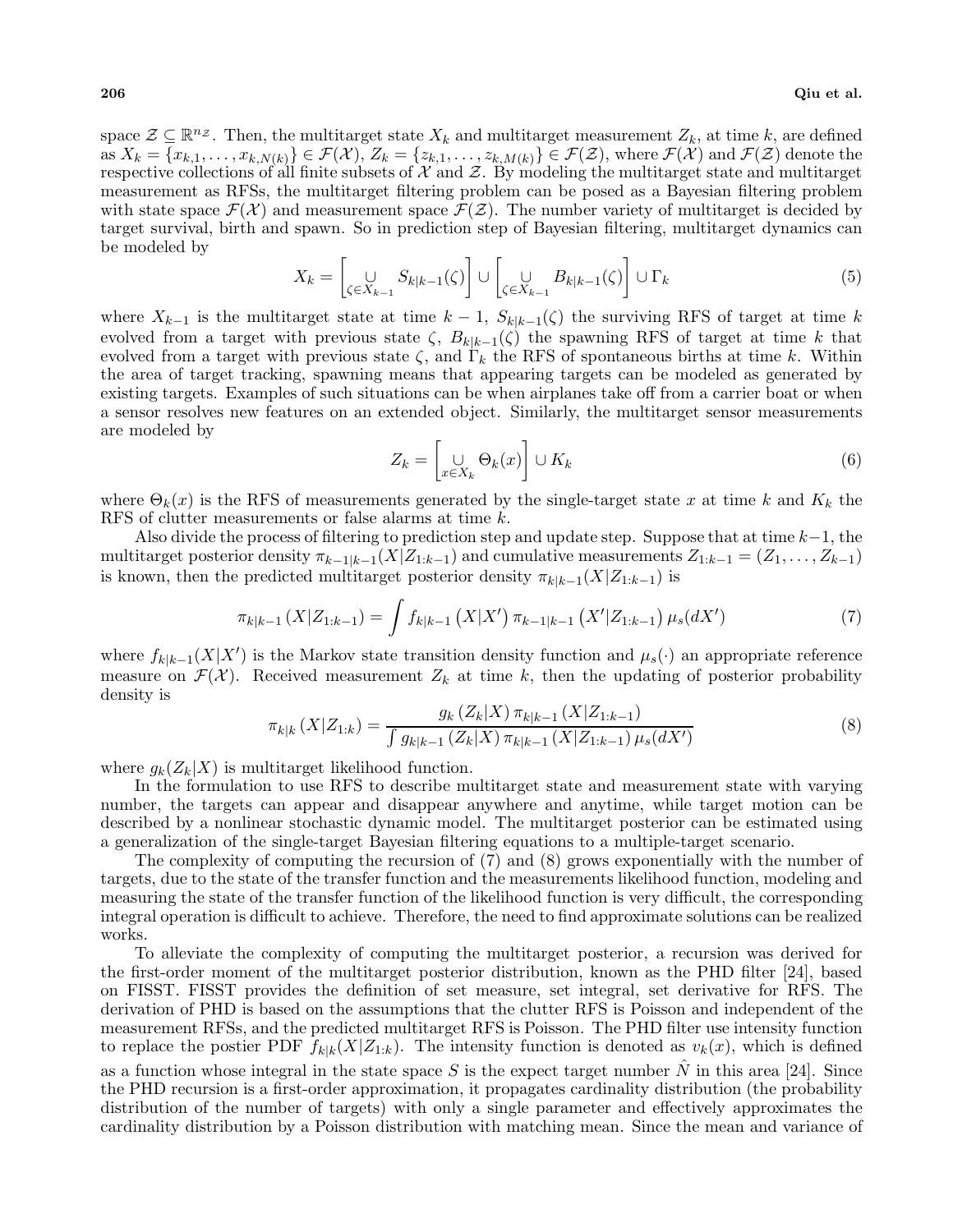a Poisson distribution are equal, when the number of targets present is high, the PHD filter estimates the cardinality with a correspondingly high variance.

Furthermore, the CPHD recursion was proposed by Mahler in [25] to address the limitations of the PHD recursion. In essence, the strategy behind the CPHD recursion is to jointly propagate the intensity function and the cardinality distribution. The CPHD filter is a PHD filter with an extra level of complexity added to its underlying hidden Markov model (HMM), i.e., the cardinality of the Poisson RFS is not restricted to be Poisson distributed and can be arbitrary. The CPHD filter can attain more accurate estimation of target number, but it is at the cost of complexity increase. The computational complexity of CPHD is  $O(m^3n)$ , while the computational complexity of PHD is  $O(mn)$ , where n is the target number and  $m$  the measurement number.

Moreover, Erdinc et al. deduced the prediction and update equations by a "bin-occupancy" model in [108], which is connected to PHD/CPHD filtering. A method for deriving the PHD and CPHD recursions, without using FISST, is presented in [109, 110]. In addition to the PHD/CPHD filters, Mahler also proposed the multitarget multi-Bernoulli (MeMBer) filter [111] and cardinality balanced MeMBer (CBMeMBer) filter [112] as a tractable approximation to the Bayes multitarget recursion under low clutter density scenarios. Unlike the PHD/CPHD recursions, which propagate moments and cardinality distributions, the MeMBer/CBMeMBer recursion propagates (approximately) the multitarget posterior density. Specifically, the parameters of a multi-Bernoulli RFS that approximates the posterior multitarget RFS are propagated.

# *3.2.2. FISST Based Filters for MTT*

### *3.2.2.1 Implementation of FISST Based Filters*

In order to have a practical implementation of the PHD/CPHD filters, it is necessary to have a tractable representation of the intensity function. Two alternatives are the Gaussian mixture (GM) versions [113, 114] and the sequential Monte Carlo (SMC)/PF versions [115, 116] of the filters.

With the assumption that target state and measurement obey a linear Gaussian model, an effective approach based on GM can be used to implement PHD/CPHD, which denoted as GM-PHD/GM-CPHD. Clark [117] proved uniform convergence of the errors in the algorithm and provides error bounds for the pruning and merging stages. GM approach can also extend to non-linear application by non-linear techniques such as EKF and UKF [117]. In the situation of mildly non-linear, the GM implementation is more commonly used, but when the non-linearity of target dynamics and/or the measurement process is severe, such method fails.

The SMC method can solve the problems of non-linear and non-Gaussian. However, the SMC implementation is computational time-consuming and the state estimation is expensive and unreliable. So a lot of researches have been developed to improve the performance of the SMC method. For SMC implementation of PHD/CPHD (SMC-PHD/SMC-CPHD), several improvements have been developed. In [86], the data-driven importance functions and corresponding weight functions of the SMC-PHD filter are proposed for survival targets and spontaneous birth targets, instead of use the dynamic model of system as the importance function simply [115]. In [118], a novel particle resampling strategy and adapts dynamic and measurement models to cope with varying object scales is proposed. The auxiliary SMC-PHD filter [119] and measurement-oriented particle labeling technique [120], are also developed to partially solve the clustering problem in the extraction of state estimates from the particle population. In [121], a novel ant clustering filtering algorithm, under the guidance of SMC-PHD, is investigated and applied to estimate the time-varying number of targets and their individual states in a cluttered environment. In [122], the distribution of the particles is fitted using finite mixture models (FMMs), whose parameters can be derived using a MCMC sampling scheme, then the states can be extracted according to the fitted mixture distribution. In [123], a flexible modularized structure for SMC-PHD filter is introduced, and the particles with the same class label and their corresponding weights represent the estimated class-conditioned PHD distribution. The mathematical proofs of convergence for the SMC algorithm and gives bounds for the mean-square error is presented in [124].

In addition, for the MeMBer recursions, [111, 112] also propose a GM implementation for linear Gaussian multitarget models and extend this technique to mildly nonlinear multitarget models via linearization and the unscented transform. In [112], the authors also proposed a generic SMC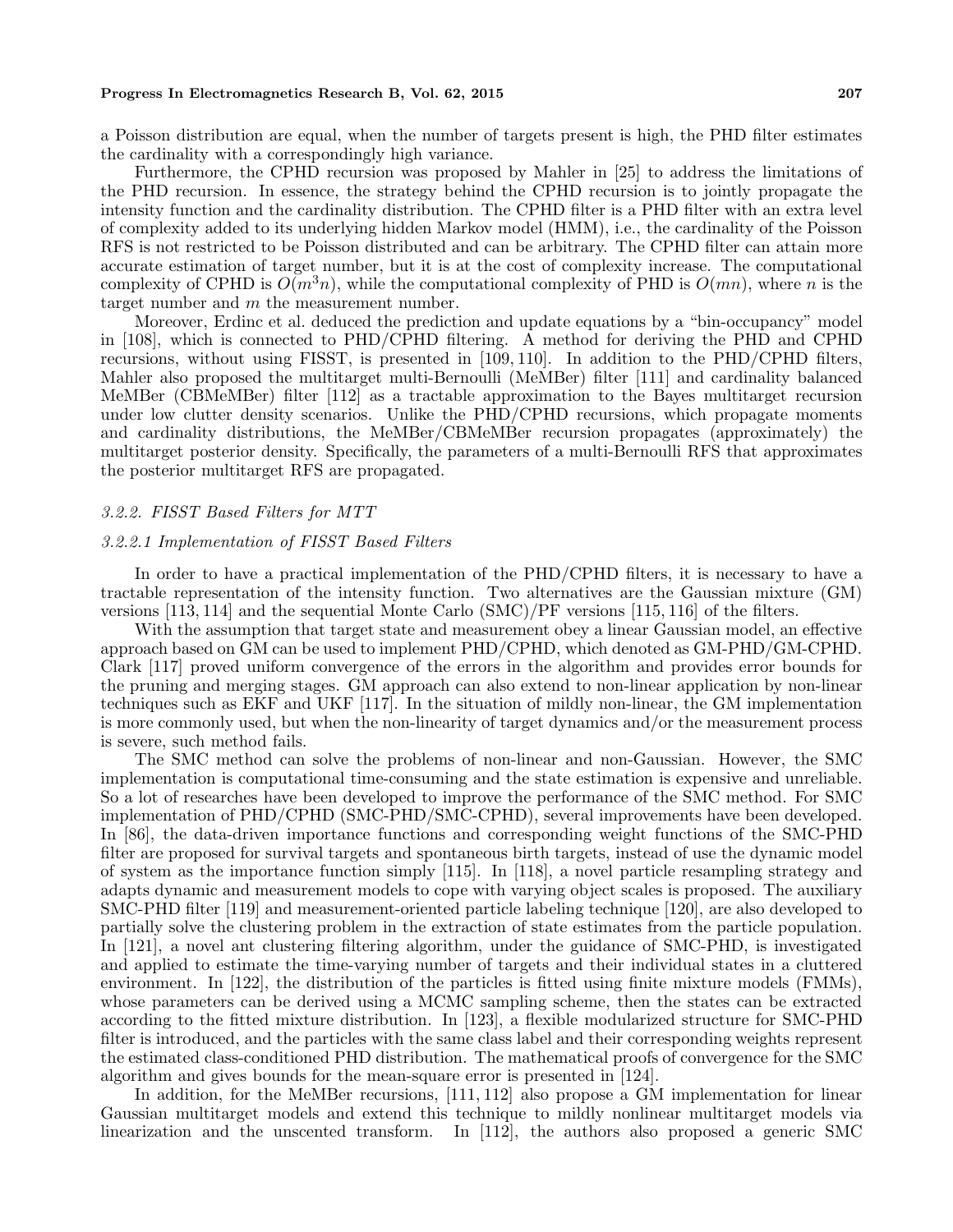implementation of the MeMBer/CBMeMBer recursion that accommodates nonlinear dynamic and measurement models with state-dependent sensor field of view, the key advantage of this approach over the SMC-PHD/SMC-CPHD filters is that the multi-Bernoulli representation allows reliable and inexpensive extraction of state estimates.

## *3.2.2.2 Improved Problems of FISST Based Filters*

In order to apply FISST-based filters for practical application, we still need to deal with numerous practical problems. These problems mainly include maneuvering target motion modeling, unknown detection probability and clutter rate accommodation, target birth and target spawning modeling, and track management.

## *(1) Maneuvering target motion modeling*

In tracking maneuvering targets, the MM methods have been extended to PHD/CPHD filters. Such as linear jump Markov system (JMS) for GM-PHD filter [125, 126] and SMC-PHD [127, 128], nonlinear JMS models for PHD filter [129]. Also, the IMM method for GM-PHD filter [130], and the MM method for GM-CPHD filter [131], are also presented in the literature.

## *(2) Unknown detection probability and clutter rate*

Conventional PHD/CPHD filters assume that the parameters of clutter rate and detection profile are known a priori. For the clutter density, it is commonly assumed to be uniformly distributed over the measurement region. But in some practical applications, such an assumption is not realistic. Both the average clutter number per scan and the clutter spatial distribution might become unknown due to the complicated background and other disturbances. Thus, the ability of the PHD and CPHD filters to accommodate unknown clutter rate and detection profile is very important in practice.

Preliminary researches about this problem have been reported in [132–135] by Mahler, which outline a general formulation for estimating both the detection profile and the clutter intensity function. However, the proposed method is intractable and no practical implementation method was given. In [136], closed-form solutions to these filtering recursions are derived using Beta and GM. Otherwise, in [137], nonhomogeneous Poisson point processes, whose intensity function are assumed to be a mixture of Gaussian functions, are used to model clutter points in PHD filter to relax the Poisson point process assumption. In [138], the clutter density is estimated as finite mixture models (FMM) for the PHD filter.

### *(3) Target birth and spawning model*

The standard formulation of the PHD/CPHD filters assumes that the target birth intensity is known a priori. In situations where the targets can appear anywhere in the surveillance volume this is clearly inefficient, since the target birth intensity needs to cover the entire state space.

In [139], Ristic et al. presented a new extension of the PHD/CPHD filters, which enables us to adaptively design the target birth intensity at each scan using the received measurements. Maggio and Cavallaro [140] proposed a framework that the spatial distributions of birth and clutter events are incrementally learned based on the learned contextual information. Clever uses of the PHD filter with measurement-driven birth intensity are independently proposed in [120] and [141] to improve tracking performance as well as obviating exact knowledge of the birth intensity. A track initiation technique is proposed to detect the position unknown birth targets and is hybridized with PHD and CPHD filter in [142]. In [143], a multitarget visual tracking system that combines object detection with the GM-PHD is developed, in which a new birth intensity estimation method based on entropy distribution and coverage rate is proposed. In [144], the Doppler information (DI) is incorporated for more precise birth target selection and improving the accuracy of predicted states of GM-PHD filtering.

Moreover, in [114], target spawning is incorporated into the original PHD filter but not into the CPHD filter where new targets are modeled by spontaneous birth only. Lundgren et al. [145] derived the necessary equations for a CPHD filter for the case when the process model also includes target spawning, he also derived expressions that are practical and computationally efficient when the cardinality distribution of the spawning targets is either Bernoulli or Poisson.

### *(4) Track management*

Another major drawback of the PHD/CPHD filter is that it cannot identify the trajectories of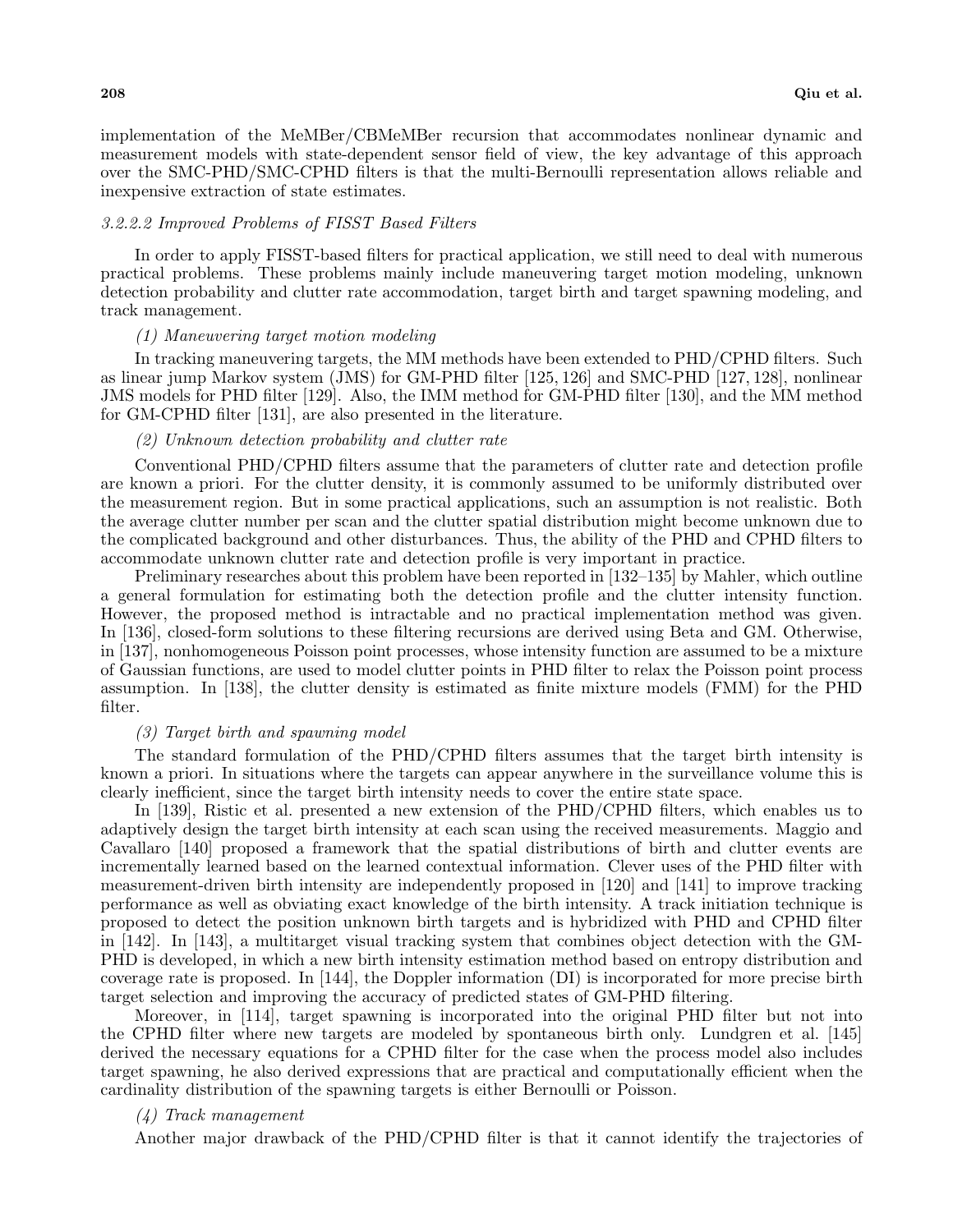different targets. A couple of different methods for solving the problem have been reported in the literature. These methods can be classified to two kinds, the peak-to-track method, and the labeling method.

The peak-to-track methods also use PHD/CPHD filtering to estimate the peaks of the intensity, which are deemed as target positions. Then the peaks are association to target tracks by traditional data association methods, such as PHD/CPHD filtering with MHT [146, 147], PHD/CPHD filtering with the connectivity graph and cross entropy (CE) technique [148], CPHD filtering with fuzzy logy [149], 2-D assignment for PHD filtering [150, 151] and CPHD filtering [152, 153], and PHD/CPHD filtering with graph matching [118, 140].

In the labeling methods, the essential task of linking target state estimates along time to form tracks can be done if a unique label is added to each single target state in both approaches. The labeling methods are operated in the implementation process of PHD/CPHD filtering. In the implementation, the elements used for representing target are particles in SMC implementation [154] or Gaussian element in GM implementation [131, 155–158]. The labeling methods partition the elements in the position domain and give each element in the same partition with the same label. In subsequent iterations, when resampling (or pruning and merging), we give the children of an element the same label as its parent. After resampling (or pruning and merging), repartition the data, and if the majority of the particles in one partition have the same label, then associate these partitions to the label. So we can keep the records of the target identities. The advantage of labeling method is that it can be combined with the filtering implementation directly, with little complexity increases.

### **4. TRACK-BEFORE-DETECT BASED MTT**

In low SNR scenarios, the TBD algorithms are the alternative methods to improve the tracking performance. Early approaches to TBD are non-Bayesian approaches. They perform well in the scenarios for which the target velocity is known a prior. But these approaches are not recursive and have difficulty modeling complicated target motion. More promising approaches are to adopt a Bayesian perspective where the quantity of interest is a Markov process. The Bayesian approaches have the advantages of providing a recursive solution with arbitrary target dynamic models. This section presents both the non-Bayesian TBD approaches and Bayesian TBD approaches.

In the context of TBD, the pixelized model is used for raw measurements. Apparently, the imaging sensor match pixelized measurement model naturally. Otherwise, for radar and sonar, their sensor data is similarly processed to that in image data using the pixelized model.

## **4.1. Non-Bayesian Approaches**

In the following, the non-Bayesian approaches include projective transforms methods, multistage hypothesis testing method, 3-D matched filter, higher-order correlation method, and dynamic programming algorithm.

## *(1) Projective Transforms*

Since the sensor collects each frame periodically and the target is moving, the target track appears in a set of spatiotemporal 3-D data as a straight line or other curve. One method is to project the 3-D data along the temporal axis onto a plane defined by two spatial axes  $(x \text{ and } y)$  to create the so-called track map. This enables us to analyze the 3-D problem in terms of 2-D projections and allows us to reconstruct the estimated 3-D target trajectory in the original spatiotemporal space using back projection. Strictly speaking, the projective transforms approaches do not deem that the target tracking as a stochastic estimation problem, but the tracking still depends on the motion measurements, so this paper presents them here for integrity.

Hough Transforms [159, 160] or Radon transform [161] is the most typical algorithm. In this method, except for the time required to compute the forward and backward projections, the amount of data to be processed can be reduced significantly. Since the projections are basically orthogonal projections, the technique further enables 3-D target trajectory estimation and reconstruction in real time. But the drawback is that it can only track target with determinate trajectory. The multi-dimensional Hough transform technique presented in [162] provides a computationally-efficient approach to address random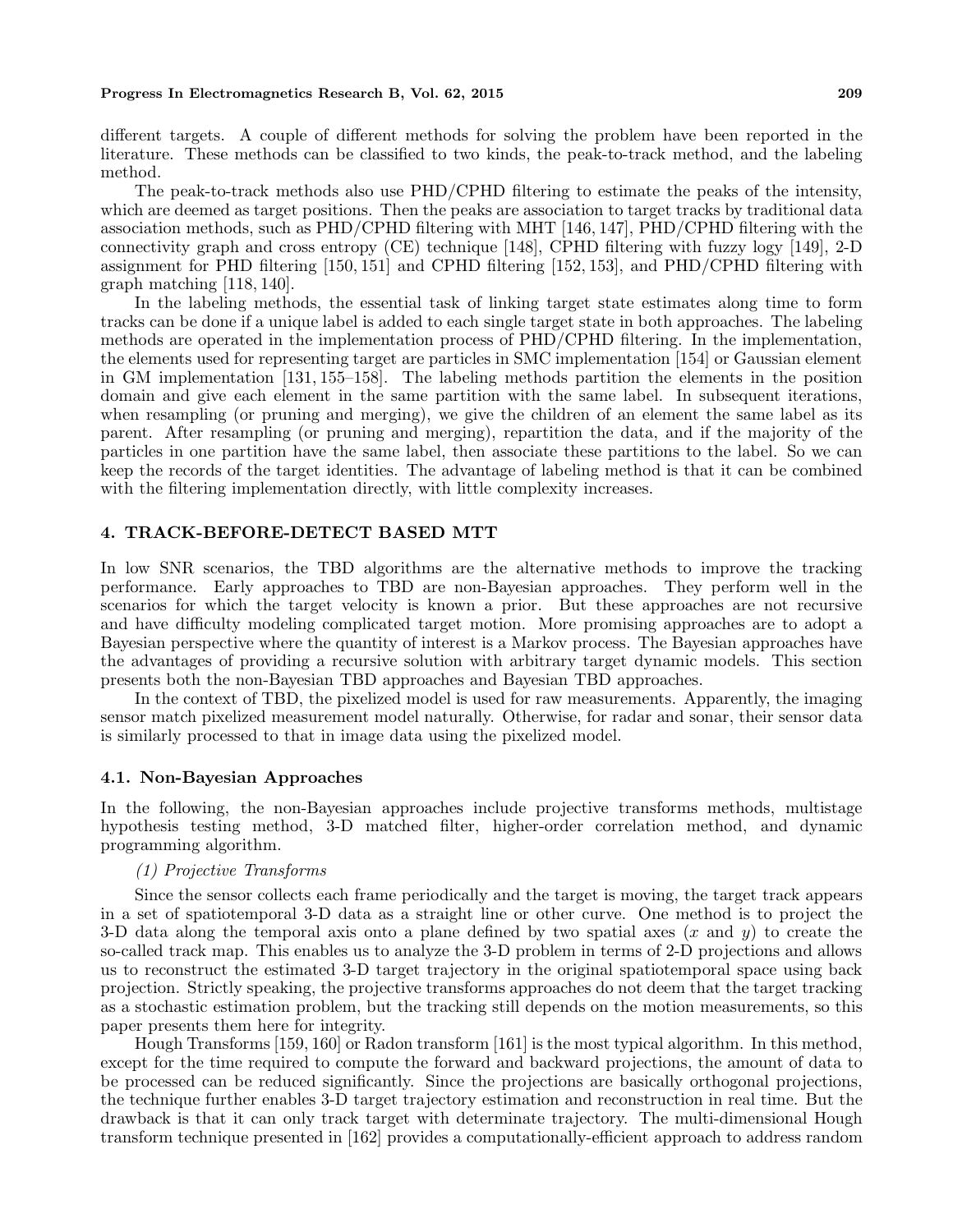clutter backgrounds. Also, when the clutter is dense or the target movement between two frames is significant, the detection performance deteriorates.

## *(2) Multistage Hypothesis Testing*

Blostein and Huang [163] proposed a multistage hypothesis testing algorithm (MSHT) for target tacking and detection. The MSHT algorithm uses a truncated sequential probability ratio test (TSPRT), to efficiently evaluate a dense tree of linear, constant velocity candidate trajectory segments [164]. A large number of candidate trajectories, organized into a tree structure, are hypothesized at each pixel in the sequence and tested sequentially for a shift in mean intensity.

But under the condition of low SNR, due to dense clutter, the candidate target trajectories are numerous, leads to the increase of tree branches, the composite exposure leads the computation intractable.

## *(3) 3-D matched filters*

A localization technique using 3-D matched filtering (3-DMF) has been developed by Reed [165– 167] for detecting multiple weak, moving targets in clutter. Such methods synthesize the 2-D matched filter (2-DMF) and the 1-D time energy, where the 2-DMF is used to depress the clutter, and the 1-D of time energy is cumulated based on the velocity feature.

Target velocity is a parameter that completely characterizes the matched filter. In the situation of unknown target velocity, Chen [168] designated this type of matched filters to be the assumed velocity filters (AVF) to emphasize the velocity parameter. But AVF must be implemented by partitioning the velocity space, so for target with drastic velocity variety, the needs of velocity filters are too many, leads to intractable in practice. In [169], Zhang et al. proposed a novel 3D wide-to-exact search directional filtering (3-DWESDF) to decrease the 3-DMF computational requirements and increase the target energy accumulation ability further.

The 3-DMF is suitable at the situation of target with constant velocity. However, target velocity is usually unknown in practice. Besides, the strategy of 3-DMF is exhaustive search with high complexity, so it is intractable in the application of real time.

# *(4) Higher-order correlation*

A method referred to as high order correlation (HOC) was developed which does not make any a priori assumption about the targets and background clutter [170]. In [171], a track scoring mechanism is proposed and a new method is developed to perform data association and track identification in the presence of heavy clutter using the modified HOC. This method was modified by imposing velocity and curvature constraints in order to reject false tracks even at a greater degree and improve clutter rejection performance.

Both the original and modified HOC methods exploit the temporal and spatial dependencies of consecutive data points on a target track to discriminate them from background clutter. The real-time implementation of these methods using connectionist networks was also presented [171] which showed the potential of these schemes for parallel implementation.

## *(5) Dynamic Programming Algorithm*

The dynamic programming (DP) approach originally proposed in [172] avoids problems with velocity mismatch and can handle slowly maneuvering targets. The algorithm of [172] is modified in [173] and extended to improve efficiency, enhance performance in non-Gaussian noise and allow velocity transitions. The whole performance analysis of DP techniques was presented in [174, 175]. In IR image tracking [176, 177], DP algorithm gives each pixel in the image a score based on the current frame and the previous one. By doing so, the temporal behavior difference between targets, clutter and noise is utilized to distinguish between them; the algorithm gives scores accordingly. An efficient Viterbi-like algorithm based on generalized likelihood ratio test (GLRT) is presented [178] for tracking a radar target. Sequentially it is extended for multi-target scenarios via DP or via an equivalent minimum network flow optimization when the target number is a priori known. When the target number is unknown, the more challenging problem of tracking and detecting multitarget can be solved by composite MSHT [179]. However, the algorithms presented in [178, 179] do not incorporate the target kinematics, but simply consider a maximum target velocity to define the admissible target transitions.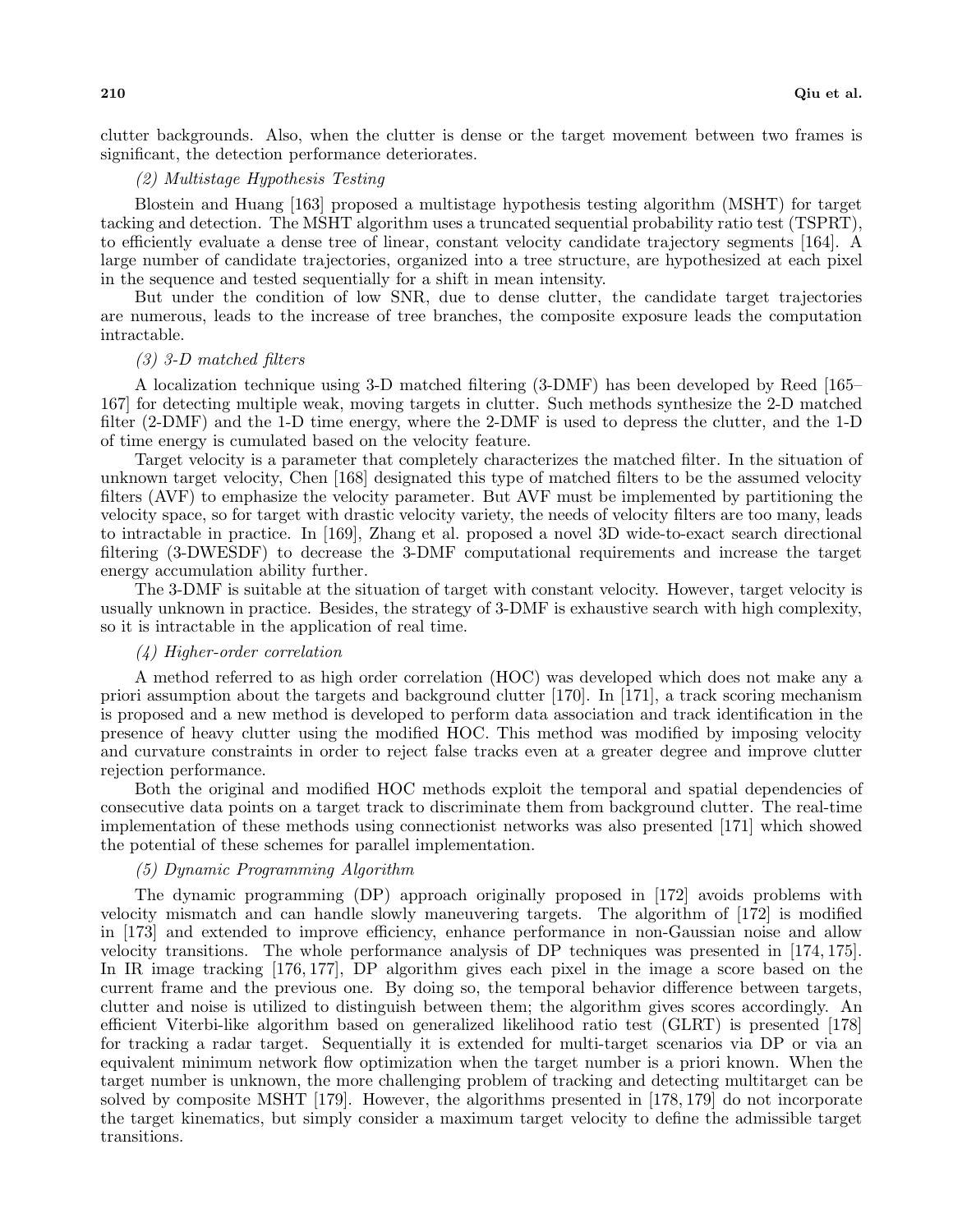The DP method is operated based on pixel process, so it is easy for hardware implementation, and it can detect and track maneuvering target with straightaway velocity under low SNR. The drawbacks of DP method are 1) the requirement of exhaustive matched filtering for target searching, when the search widow is large, the computation complex increases, 2) large memory is required when tracking target with inverse velocity.

## **4.2. Bayesian Approaches**

The non-Bayesian based TBD technique is implemented in limited scenarios. On the other hand, a recursive Bayesian filter is more commonly used, which incorporates the complete data as a highly non-linear measurement.

## *(1) Particle filtering*

A recursive Bayesian TBD implemented using PF techniques, was first introduced by Salmond and Birch [180], in parallel with work by Boers and Driessen [181]. The extension from a single target filter to two targets can be found in [182–184]. An extension of particle based TBD algorithm for MTT is given in [26].

The problem of PF-TBD trackers are their intense computation. For instance, the PF of [26], which uses the kinematic prior to propose particles, requires an exponentially increasing sample size to maintain performance as the number of targets increases. So similar to the PF trackers in data association based MTT in Section 3.1.1.2 of this paper, existing methods of PF-TBD trackers can also be divided into independent samplers and joint samplers:

1) Independent samplers. Ristic [185] designed a PF-TBD tracker that used an electrical optical sensor with Gaussian likelihood function. Rutten et al. [186] built upon and improved Ristic's algorithm. His PF-TBD algorithm modeled a radar sensor that used a Ricean-Rayleigh measurement model. Rutten's algorithm differed from Ristic's in that it explicitly included the track existence probability in the target state vector and used separate particle filters to compute the newborn and existing densities. In [23], the focus is on sampling the states of persisting targets. This is equivalent to performing tracking with a fixed and known number of targets. The method developed in [23] can easily be used as part of the framework of [187] for tracking a varying and unknown number of targets. In [188], the detection and tracking of an unknown number of targets using a Bayesian hierarchical model with target labels is presented. To approximate the posterior PDF, the authors developed a two-layer PF. One deals with track initiation, and the other deals with track maintenance. In addition the parallel partition method is proposed to sample the states of the surviving targets. In [189], the proposed tracker is based on PF and automatically initializes tracks. The main novelty is the inclusion of the target ID in the particle state, enabling the algorithm to deal with unknown and large number of targets. Other works belong to independent samplers include the methods in [190]. These independent samplers are generally feasible, but their performance degrades unduly if several targets move in proximity for extended durations.

2) Joint samplers. The PFs belonging to the second group assume posterior independence between well-separated targets rather than between individual targets. The representative works are the joint optimal importance density (JOID) method in [191]. The adaptive systems approach of [192] applies the idea of joint sampling to subsets of the measurement record. These approaches can deal with the target coupling and measurement ambiguity via joint sampling, but have a much heavier computational complexity than independent samplers.

## *(2) Joint multitarget probability density filtering*

In recent years, the approaches based on joint multitarget probability density (JMPD), which captures uncertainty about the number of targets as well as their individual states, are used widely in the joint detection and tracking. The JMPD is a vector-based approach in which the quantity of interest is a hybrid state formed by the target number and a multitarget state, which is a vector formed by concatenating the single target state vectors. This hybrid state does not include identifying labels. As discussed in [193], JMPD can be traced back to the event-averaged maximum-likelihood estimation (EAMLE) work of [194, 195]. The JMPD method can also be derived using the mathematics of RFS and expressed in the FISST framework [106]. In [191] and [196], the JMPD is found by the usual Bayesian filtering recursion involving evaluation of the Chapman-Kolmogorov equation followed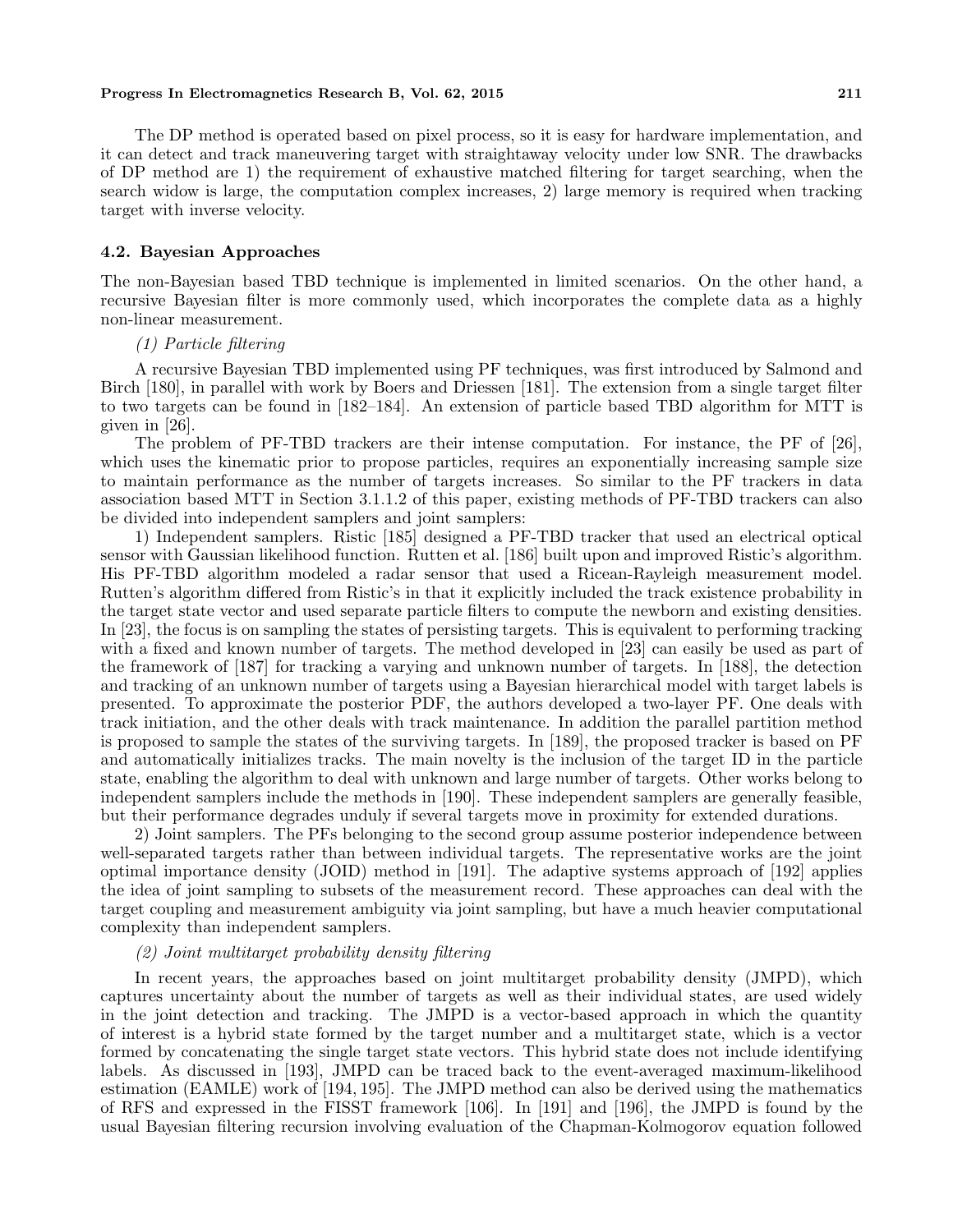by the multiplication of the result by the likelihood. This simplifies the calculation of the posterior in comparison with the RFS framework mainly due to the use of vector integrals rather than set integrals.

Since the JMPD is a high-dimensional entity that cannot be computed in closed form, sophisticated numerical techniques are required to obtain a tractable approximation. Early work used a deterministic grid approximation, which is practical only for simple problems involving a small number of targets moving in one dimension [197]. PFs have also been used to approximate the JMPD in realistic scenarios involving tracking multitarget [196, 198]. PFs provide a recursive stochastic grid approximation to the exact solution of Bayesian state estimation problems. Based on [191, 196] considers targets of varying number. A model for the time evolution of the extended multitarget state is developed that allows the rates at which targets arrive and depart to vary both spatially and temporally. Sampling directly from this transition model does not lead to a tractable algorithm since, so sampling is therefore performed from an importance density, which uses a measurement-directed method to decide which areas of the surveillance region are more likely to have had a target arrive or leave.

However, the JMPD approach is only sound if the posterior remains unchanged under target permutations. This leads to a theoretical inconsistency since the Bayesian filtering recursion for vectorvalued variables does not generally provide the required symmetry [199]. Rather, this symmetry must be imposed. The resulting JMPD actually ends up being equivalent to the RFS posterior but is not satisfying theoretically. As such the RFS framework should be used if individual target states are not labeled. In addition, the PF-based JMPD approach is theoretically sound, it demands intense computation, with a huge number of particles required to explore different dimensional state spaces for target detection and tracking.

## *(3) FISST-based filtering*

A PHD filter for recursive TBD algorithm is proposed in [200] for multiple-input-multiple-output (MIMO) radars. With the PHD filter implementation it is possible to estimate the number of targets in each time step together with their associated states. But in [200], it is assumed that the targets are resolved in the sense that no two targets fall with in the same resolution cell. Hence, there is no measurement origin uncertainty with respect to targets. In [201], Long et al. presented a novel and efficient TBD algorithm based on MM-PHD for tracking IR maneuvering dim multitarget. Also the mechanism to integrate a TBD approach to the CPHD filter should be explored. The applications of MeMBer filters have been also developed in the literature [202–204].

## **5. NEW TOPICAL FOR FUTURE WORKS**

The motion-based MTT problem in this paper concerns the single-sensor, automatic tracking of multiple point targets. If we relax the constraint of point targets, a distinct problem of extended/group target tracking arises in the MTT area; if we relax the constraint of single-sensor, another distinct problem of multisensor-multitarget tracking also arises in the MTT area.

## **5.1. Extended/Group Target Tracking**

In most target tracking applications it is assumed that each target produces at most one measurement per time step. This is true for the cases when the distance between the target and the sensor is large in comparison to the target's size. In other cases, however, the target size may be such that multiple resolution cells of the sensor are occupied by the target. Targets that potentially give rise to more than one measurement per time step are categorized as extended. Related problems arise if a group of target is to be tracked. Practically important examples are aircraft formations or ground moving convoys. Under these circumstances it seems to be reasonable to treat the group as an individual object and to estimate and track its current extension from the sensor data.

The method to track extended target and group target are in the same way, they teat multiple measurements as a whole entire. In extended/group target tracking, the target extension is thus a part of the target state and has to be estimated jointly with the kinematical properties involved. It makes the assumption that the measurements are well-separated from each other, so the inter-cluster data association problem can be neglected.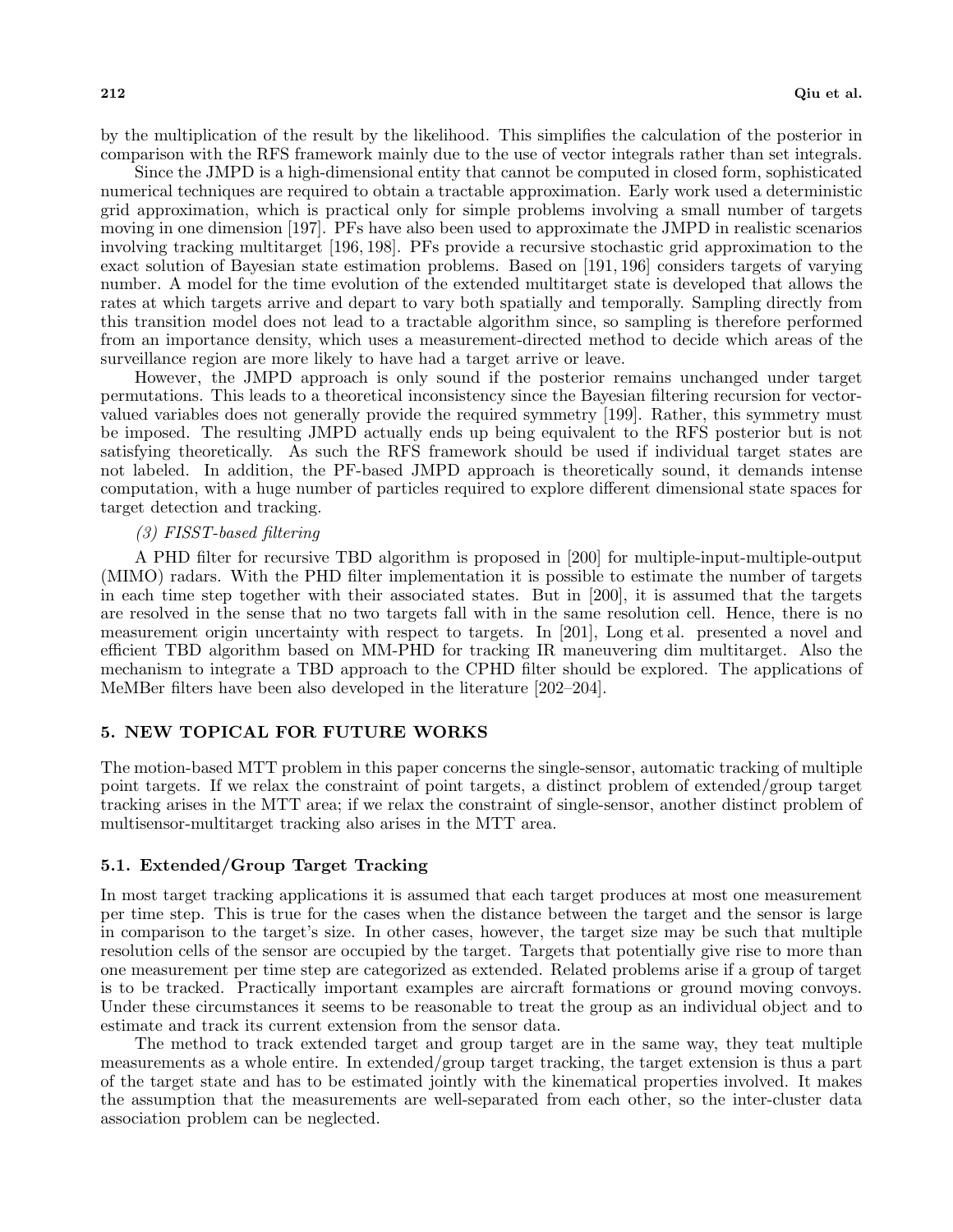Typical methods for extended/group target tracking include random matrix framework [205, 206], PHD/CPHD filter [207–209], Bernoulli filter [210, 211]. More researches need to be undertaken in future works, especially that the estimated shape of the target is an important piece of information that has to be incorporated into the entire tracking procedure.

## **5.2. Multisensor-Multitarget Tracking**

Combining the results of multiple sensors can provide more accurate information than using a single sensor [212]; this allows either improved accuracy from existing sensors or the same performance from smaller or cheaper sensors.

In multisensor-multitarget tracking, we turn our attention to the related problem of track-to-track association and fusion. Track association is defined as the process of deciding if two tracks belong to the same target. Track fusion deals with methods to combine the state estimates, given that the measurements come from the same target. In a multisensor-multitarget environment the thorny problem is that of track segment association. Approaches for dealing with the track association and fusion problem include the use of the GLRT, statistical distances, fuzzy logic, neural nets, un-supervised learning, clustering techniques, Bayesian inference networks, MHT techniques, and so on. Other problems in multisensor-multitarget tracking, such as sensor management [213, 214], data register [215] and so on. Multisensor-multitarget tracking is really an area needs tremendous efforts.

# **6. CONCLUSION**

MTT confronts several challenges in practical applications, such as data association uncertainty, dense clutter disturbance, maneuverable motion, and real-time processing requirements. Considerable researches have been undertaken in the literature. In this paper, we classify existing MTT methods into two strategies, the DBT methods and TBD methods. Furthermore, the DBT approaches are classified into data association based methods and FISST based methods, while the TBD approaches are classified into non-Bayesian approaches and Bayesian approaches. For each category, this paper provides detailed descriptions of the representative algorithms, and examines their pros and cons.

In this paper, we can see that Bayesian theory is the most important basis theory for target tracking and plays important role in both target state filtering and data association. In the implements of Bayesian filtering, PF is a powerful tool to address the nonlinear/non-Gaussian problem. Also, the recent theoretical developments of sequential Bayesian estimation in the framework of FISST theory have dramatically widened the scope of application: from single to multiple appearing/disappearing objects, from precise to imprecise measurements and measurement models.

Lastly, this paper cites many opinions in the literature. We endeavor to organize them systematically and denote them to the reference papers where they appear. Also, it includes our personal ideas through the whole paper. So we would appreciate very much receiving comments from the readers that have different opinions.

### **REFERENCES**

- 1. Yoon, S. P., T. L. Song, and T. H. Kim, "Automatic target recognition and tracking in forwardlooking infrared image sequences with a complex background," *International Journal of Control, Automation, and Systems*, Vol. 11, No. 1, 21–32, 2013.
- 2. Guldogana, M. B., D. Lindgrenb, F. Gustafssonc, H. Habberstadb, et al., "Multi-target tracking with PHD filter using Doppler-only measurements," *Digital Signal Processing*, Vol. 27, 1–11, 2014.
- 3. Tastambekov, K., S. Puechmorel, D. Delahaye, and C. Rabut, "Aircraft trajectory forecasting using local functional regression in Sobolev space," *Transportation Research Part C*, Vol. 39, 1–22, 2014.
- 4. Jan, S.-S. and Y.-C. Kao, "Radar tracking with an interacting multiple model and probabilistic data association filter for civil aviation applications," *Sensors*, Vol. 13, 6636–6650, 2013.
- 5. Manchester, I. R., A. V. Svakin, and F. A. Faruqi, "Method for optical-flow-based precision missile guidance," *IEEE Trans. Aerosp. Electron. Syst.*, Vol. 44, No. 3, 835–851, 2008.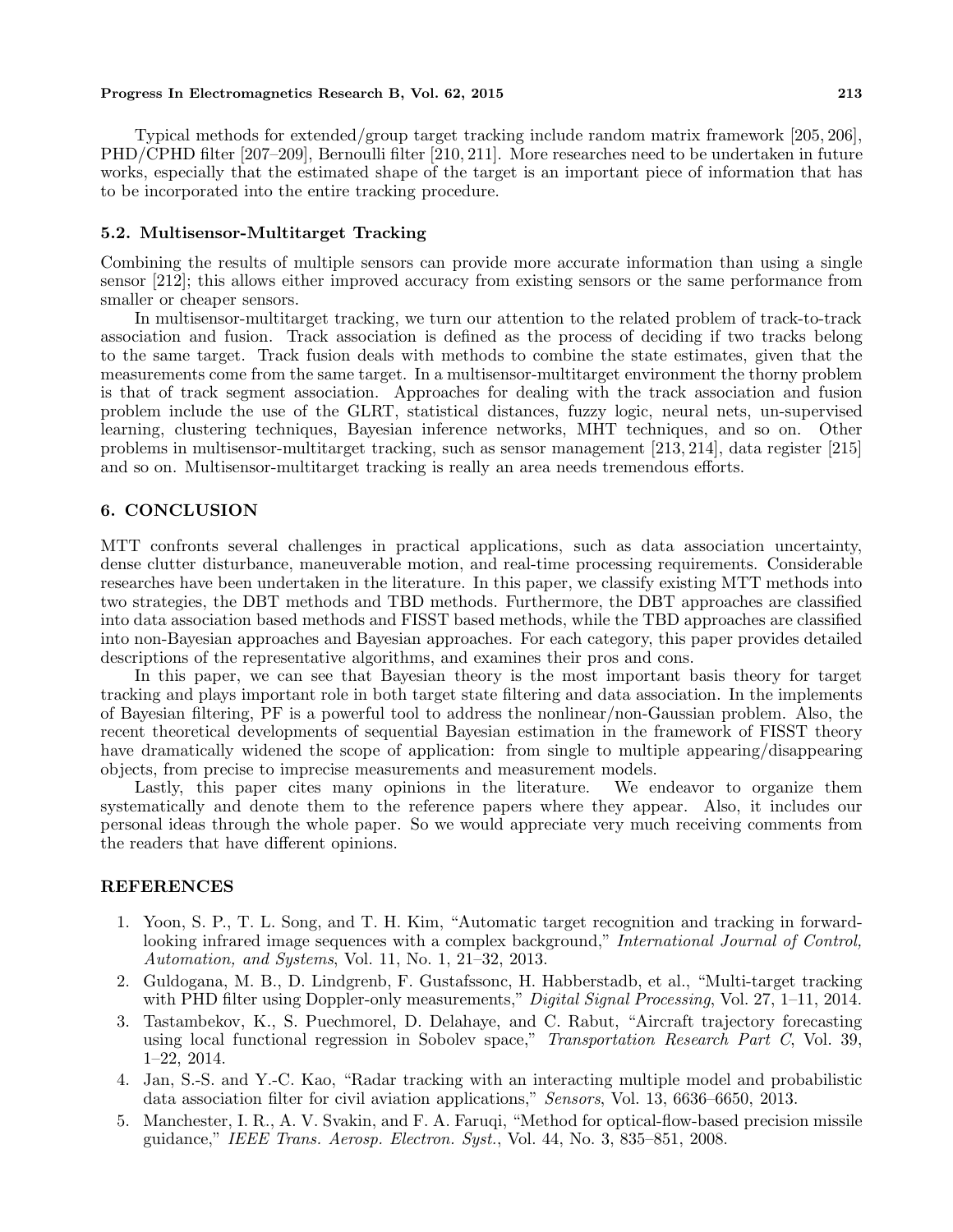- 6. Lampropoulos, G. A. and J. F. Boulter, "Filtering of moving targets using SBIR sequential frames," *IEEE Trans. Aerosp. Electron. Syst.*, Vol. 31, No. 4, 1255–1267, Oct. 1995.
- 7. Mazor, E., A. Averbuch, Y. Bar-Shalom, and J. Dayan, "Interacting multiple model methods in target tracking: A survey," *IEEE Trans. Aerosp. Electron. Syst.*, Vol. 34, No. 1, 103–123, 1998.
- 8. Georgy, J., A. Noureldin, and G. R. Mellema, "Clustered mixture particle filter for underwater multitarget tracking in multistatic active sonobuoy systems," *IEEE Transactions on Systems, Man, and Cybernetics, Part C: Applications and Reviews*, Vol. 42, No. 4, 547–560, Jul. 2012.
- 9. Georgy, J. and A. Noureldin, "Unconstrained underwater multi-target tracking in passive sonar systems using two-stage PF-based technique," *International Journal of Systems Science*, Vol. 45, No. 3, 439–455, 2014.
- 10. Capozzoli, A., C. Curcio, A. Di Vico, and A. Liseno, "NUFFT- & GPU-based fast imaging of vegetation," *IEICE Trans. Commun.*, Vol. E94-B, No. 7, 2092–2103, 2011.
- 11. Capozzoli, A., C. Curcio, and A. Liseno, "Fast GPU-based interpolation for SAR backprojection," *Progress In Electromagnetics Research*, Vol. 133, 259–283, 2013.
- 12. Bar-Shalom, Y., *Multitarget-multisensor Tracking: Advanced Applications*, Artech House, Norwood, MA, 1990.
- 13. Bar-Shalom, Y., *Multitarget-multisensor Tracking: Applications and Advances*, Artech House, Norwwod, MA, 1992.
- 14. Bar-Shalom, Y. and X. R. Li, *Multitarget-multisensor Tracking: Principles and Techniques*, YBS Publishing, Storrs, CT, 1995.
- 15. Pulford, G. W., "Taxonomy of multiple target tracking methods," *IEE Radar, Sonar and Navigation*, Vol. 152, No. 5, 291–304, Oct. 2005.
- 16. Li, X. R. and V. P. Jilkov, "Survey of maneuvering target tracking Part I: Dynamic models," *IEEE Trans. Aerosp. Electron. Syst.*, Vol. 39, No. 4, 1333–1364, Oct. 2003.
- 17. Li, X. R. and V. P. Jilkov, "A survey of maneuvering target tracking Part II: Ballistic target models," *Proc. 2001 SPIE Conf. on Signal and Data Processing of Small Targets*, Vol. 4473, 559–581, San Diego, CA, USA, Jul.–Aug. 2001.
- 18. Li, X. R. and V. P. Jilkov, "A survey of maneuvering target tracking Part III: Measurement models," *Proc. 2001 SPIE Conf. on Signal and Data Processing of Small Targets*, Vol. 4473, 423–446, San Diego, CA, USA, Jul.–Aug. 2001.
- 19. Li, X. R. and V. P. Jilkov, "A survey of maneuvering target tracking Part IV: Decision-based methods," *Proc. 2002 SPIE Conf. on Signal and Data Processing of Small Targets*, Vol. 4728, Orlando, Florida, USA, Apr. 2002.
- 20. Li, X. R. and V. P. Jilkov, "A survey of maneuvering target tracking Part V: Multiple-model methods," *IEEE Trans. Aerosp. Electron. Syst.*, Vol. 39, No. 4, 1–58, Nov. 2003.
- 21. West, M. and N. Harrison, *Bayesian Forecasting and Dynamic Models*, Springer, New York, 1997.
- 22. Paravati, G., A. Sanna, and B. Pralio, "A genetic algorithm for target tracking in FLIR video sequences using intensity variation function," *IEEE Transactions on Instrumentation and Measurement*, Vol. 58, No. 10, 3457–3467, 2009.
- 23. Yi, W., M. R. Morelande, L. Kong, and J. Yang, "A computationally efficient particle filter for multitarget tracking using an independence approximation," *IEEE Transactions on Signal Processing*, Vol. 61, No. 4, 843–856, 2013.
- 24. Mahler, R. P. S., "Multitarget Bayes filtering via first-order multitarget moments," *IEEE Trans. Aerosp. Electron. Syst.*, Vol. 39, No. 4, 1152–1178, 2003.
- 25. Mahler, R. P. S., "PHD filters of higher order in target number," *IEEE Trans. Aerosp. Electron. Syst.*, Vol. 43, No. 3, 1523–1543, 2007.
- 26. Boers, Y. and J. Driessen, "Multitarget particle filter track before detect application," *Proc. IEE Radar, Sonar, Navig.*, Vol. 151, No. 6, 351–357, 2004.
- 27. Oh, S., S. Russell, and S. Sastry, "Markov chain Monte Carlo data association for multitarget tracking," *IEEE Trans. Autom. Control*, Vol. 54, No. 3, 481–497, 2009.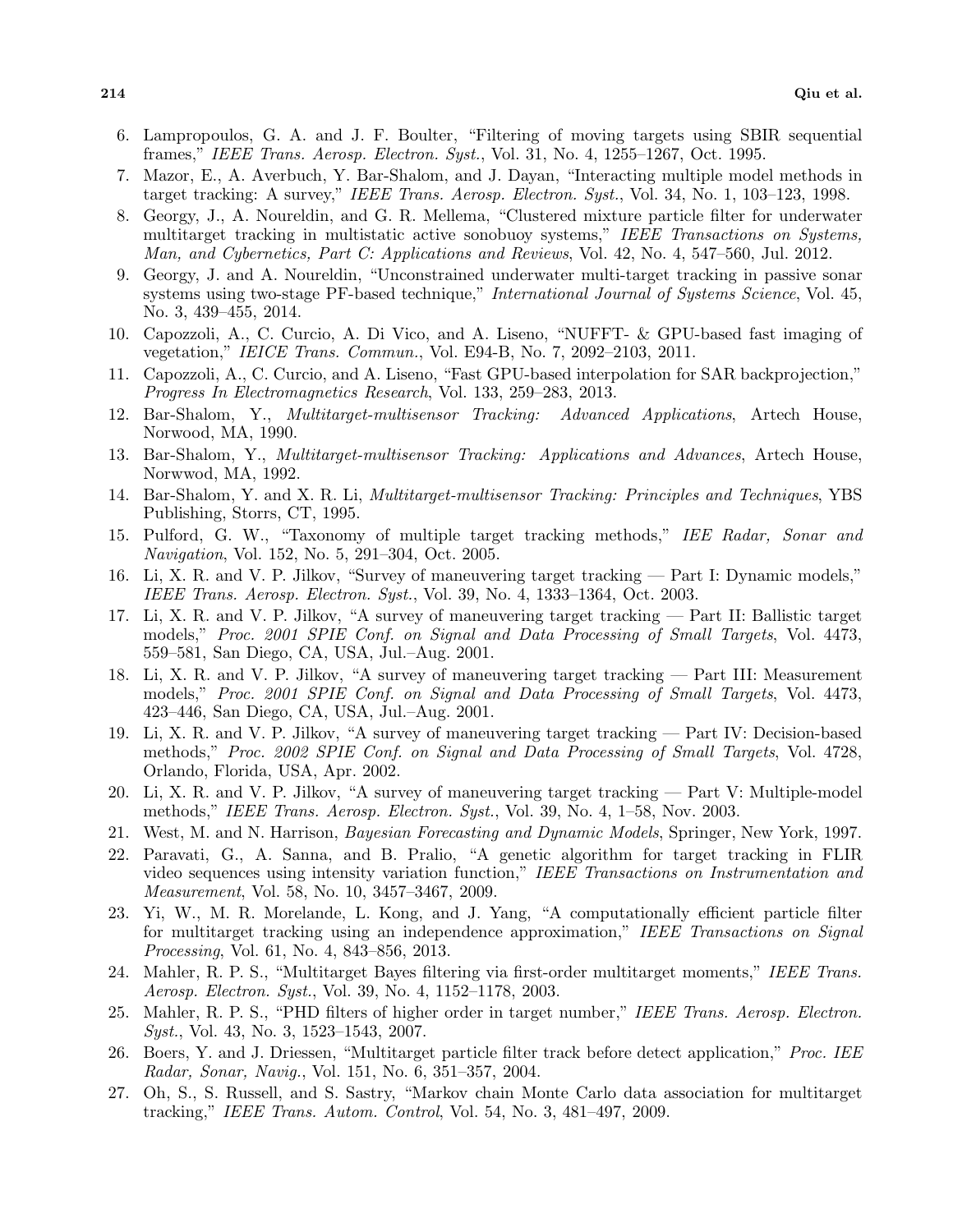- 28. Sigalov, D. and N. Shimkin, "Cross entropy algorithms for data association in multitarget tracking," *IEEE Trans. Aerosp. Electron. Syst.*, Vol. 47, No. 2, 1166–1185, 2011.
- 29. Chen, Y. M. and H. C. Huang, "Fuzzy logic approach to multisensor data association," *Mathematics and Computers in Simulation*, Vol. 52, 399–412, 2000.
- 30. Rong, L. X. and Y. Bar-Shalom, "Tracking in clutter with nearest neighbor filter: Analysis and performance," *IEEE Trans. Aerosp. Electron. Syst.*, Vol. 32, No. 3, 995–1010, 1996.
- 31. Smith, P. and G. Buechler, "A branching algorithm for discriminating and tracking multiple objects," *IEEE Trans. Autom. Control*, Vol. 20, 101–104, 1975.
- 32. Zaveri, M. A., S. N. Merchant, and U. B. Desai, "Robust neural-network-based data association and multiple model-based tracking of multiple point targets," *IEEE Transactions on Systems, Man, and Cybernetics — Part C: Applications and Reviews*, Vol. 37, No. 3, 337–351, 2007.
- 33. Dallil, A., A. Ouldali, and M. Oussalah, "Data association in multitarget tracking using belief function," *J. Intell. Robot Syst.*, Vol. 67, 219–227, 2012.
- 34. Saad, E. M., E. Bardawiny, H. I. Ali, and N. M. Shawky, "MCMC particle filter using new data association technique with viterbi filtered gate method for multitarget tracking in heavy clutter," *International Journal of Advanced Computer Science and Applications*, Vol. 2, No. 8, 1–11, 2011.
- 35. Shafique, K. and M. Shah, "A noniterative greedy algorithm for multiframe point correspondence," *IEEE Trans. Pattern Anal. Mach. Intell.*, Vol. 27, No. 1, 51–65, Jan. 2005.
- 36. Chavali, P. and A. Nehorai, "Concurrent particle filtering and data association using game theory for tracking multiple maneuvering targets," *IEEE Transactions on Signal Processing*, Vol. 61, No. 20, 4934–4948, 2013.
- 37. Chen, G. and L. Hong, "A genetic based multi dimensional data association algorithm for multi sensor multi target tracking," *Math. Comput. Model.*, Vol. 26, No. 4, 57–69, Aug. 1997.
- 38. Turkmen, I., K. Guney, and D. Karaboga, "Genetic tracker with neural network for single and multiple target tracking," *Neurocomputing*, Vol. 69, No. 16–18, 2309–2319, Oct. 2006.
- 39. Poore, A. R. and N. Rijavec, "Multi-target tracking and multi-dimensional assignment problems," *Proceedings of SPIE, Signal and Data Processing of Small Targets 1991*, Vol. 1481, 345–356, 1991.
- 40. Reid, D. B., "An algorithm for tracking multiple targets," *IEEE Trans. Autom. Control*, Vol. 24, No. 6, 843–854, Dec. 1979.
- 41. Cox, I. and S. Hingorani, "An efficient implementation of Reid's multiple hypothesis tracking algorithm and its evaluation for the purpose of visual tracking," *IEEE Trans. Pattern Anal. Mach. Intell.*, Vol. 18, No. 2, 138–150, Feb. 1996.
- 42. Morefield, C. L., "Application of 0–1 integer programming to multitarget tracking problems," *IEEE Trans. Autom. Control*, Vol. 22, No. 3, 302–312, Jun. 1971.
- 43. Poore, A., "Multidimensional assignment and multitarget tracking," *Partitioning Data Sets*, I. J. Cox, P. Hansen, and B. Julesz, Eds., 169–196, American Mathematical Society, Providence, RI, 1995.
- 44. Jonker, R. and A. Volgenant, "A shortest augmenting path algorithm for dense and sparse linear assignment problems," *Journal of Computing*, Vol. 38, 325–340, 1987.
- 45. Popp, R. L., K. Pattipati, and Y. Bar-Shalom, "M-best S-D assignment algorithm with application to multitarget tracking," *IEEE Trans. Aerosp. Electron. Syst.*, Vol. 37, 22–39, 2001.
- 46. Garey, M. and D. Johnson, *Computers and Intractability A Guide to the Theory of NPcompleteness*, Bell Telephone Laboratories, 1979.
- 47. Deb, S., M. Yeddanapudi, K. Pattipati, and Y. Bar-Shalom, "A generalized S-D assignment algorithm for multisensory-multitarget state estimation," *IEEE Trans. Aerosp. Electron. Syst.*, Vol. 33, 523–538, 1999.
- 48. Poore, A. B. and N. Rijavec, "A Lagrangian relaxation algorithm for multidimensional assignment problems arising from multitarget tracking," *SIAM Journal of Optimization*, Vol. 3, 544–563, Aug. 1993.
- 49. Bozdogan, A. O. and M. Efe, "Improved assignment with ant colony optimization for multi-target tracking," *Expert Systems with Applications*, Vol. 38, 9172–9178, 2011.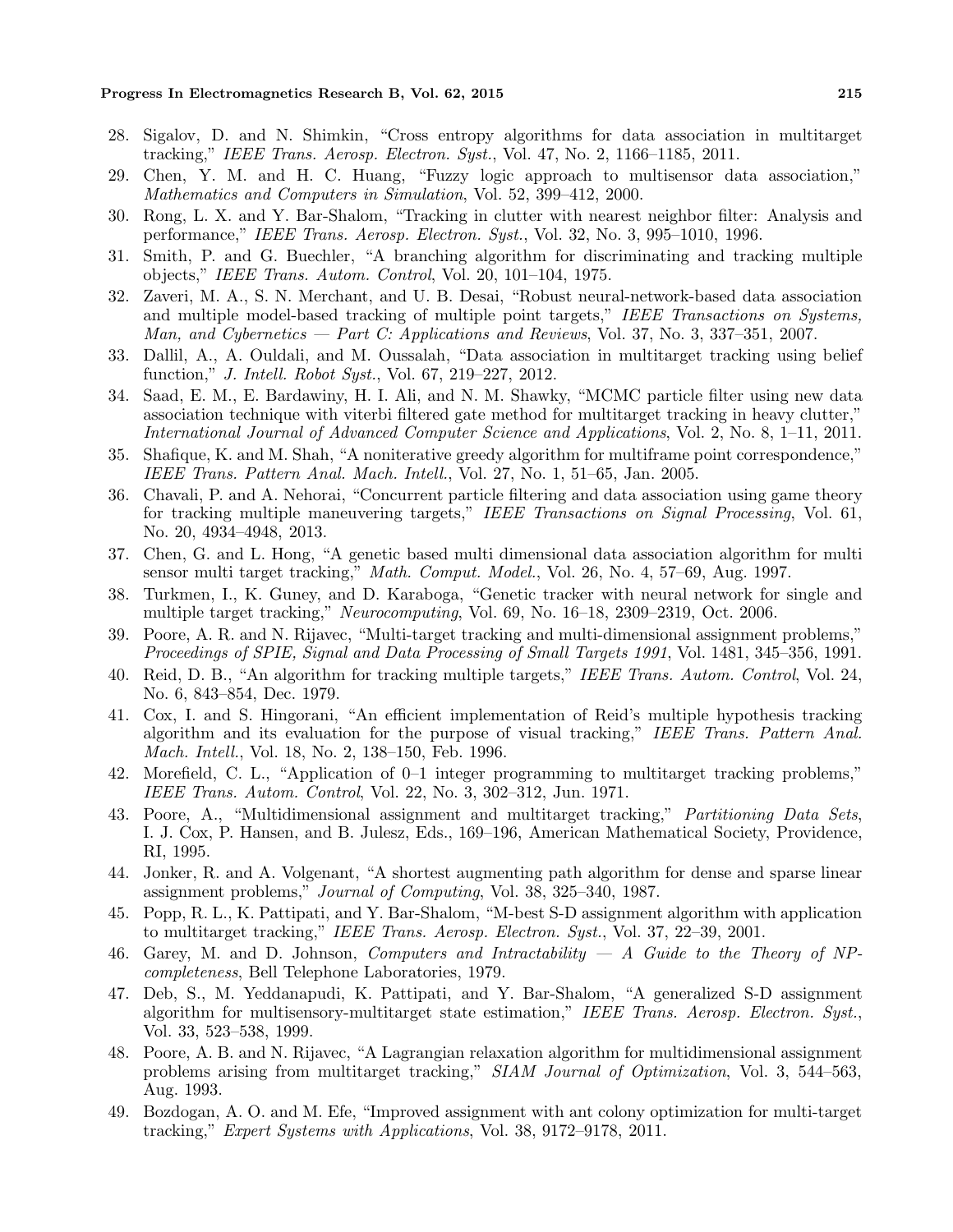- 50. Walteros, J. L., C. Vogiatzis, E. L. Pasiliao, and P. M. Pardalos, "Integer programming models for the multidimensional assignment problem with star costs," *European Journal of Operational Research*, Vol. 235, 553–568, 2014.
- 51. Huang, C., Y. Li, and R. Nevatia, "Multiple target tracking by learning-based hierarchical association of detection responses," *IEEE Trans. Pattern Anal. Mach. Intell.*, Vol. 35, No. 4, 898–910, 2013.
- 52. Fortmann, T., Y. Bar-Shalom, and M. Scheffe, "Sonar tracking of multiple targets using joint probabilistic data association," *IEEE Journnal of Oceanic Engineering*, Vol. 8, No. 3, 173–183, Jul. 1983.
- 53. De Laet, T., H. Bruyninckx, and J. De Schutter, "Shape-based online multitarget tracking and detection for targets causing multiple measurements: Variational Bayesian clustering and lossless data association," *IEEE Trans. Pattern Anal. Mach. Intell.*, Vol. 33, No. 12, 2477–2491, 2011.
- 54. Roecker, J. and G. Phillis, "Suboptimal joint probabilistic data association," *IEEE Trans. Aerosp. Electron. Syst.*, Vol. 29, No. 2, 510–517, Apr. 1993.
- 55. Roecker, J., "A class of near optimal JPDA algorithms," *IEEE Trans. Aerosp. Electron. Syst.*, Vol. 30, No. 2, 504–510, Apr. 1994.
- 56. Pasula, H., S. J. Russell, M. Ostland, and Y. Ritov, "Tracking many objects with many sensors," *Proc. Int. Joint Conf. Artif. Intell.*, 1160–1171, Stockholm, Sweden, 1999.
- 57. Yu, Q., G. Medioni, and I. Cohen, "Multiple target tracking using spatiotemporal Markov chain Monte Carlo data association," *Proc. IEEE Conf. Comp. Vis. Pattern Recog.*, 1–8, Jun. 2007.
- 58. Streit, R. L. and T. E. Luginbuhl, "Maximum likelihood method for probabilistic multi-hypothesis tracking," *Proceedings of SPIE, Signal and Data Processing of Small Targets*, Vol. 2335, Orlando, FL, Apr. 5–7, 1994.
- 59. Willett, P., Y. Ruan, and R. Streit, "PMHT: Problems and some solutions," *IEEE Trans. Aerosp. Electron. Syst.*, Vol. 38, No. 4, 738–754, 2002.
- 60. Bar-Shalom, Y. and X. Li, *Estimation with Applications to Tracking and Navigation*, Artech House, Norwood, MA, 2001.
- 61. Gustafsson, F., *Adaptive Filtering and Change Detection*, Wiley, Hoboken, NJ, 2000.
- 62. Chang, C. and M. Athans, "State estimation for discrete systems with switching parameters," *IEEE Trans. Aerosp. Electron. Syst.*, Vol. 14, No. 3, 418–425, 1978.
- 63. Maybeck, P. and B. Smith, "Multiple model tracker based on Gaussian mixture reduction for maneuvering targets in clutter," *Proceedings of the 7th International Conference on Information Fusion*, 40–47, 2005.
- 64. Blom, H. and Y. Bar-Shalom, "The interacting multiple model algorithm with Markovian switching coefficients," *IEEE Trans. Autom. Control*, Vol. 33, No. 8, 780–783, 1988.
- 65. Kirubarajan, T., Y. Bar-Shalom, K. Pattipati, and I. Kadar, "Ground target tracking with variable structure IMM estimator," *IEEE Trans. Aerosp. Electron. Syst.*, Vol. 36, No. 1, 26–46, 2000.
- 66. Salmond, D., "Mixture reduction algorithms for target tracking in clutter," *SPIE Signal and Data Processing of Small Targets*, Vol. 1305, 434–445, 1990.
- 67. Musicki, D. and S. Suvorova, "Tracking in clutter using IMM-IPDA-based algorithms," *IEEE Trans. Aerosp. Electron. Syst.*, Vol. 44, No. 1, 111–126, 2008.
- 68. Dempster, R., S. Blackman, and T. Nichols, "Combining IMM filtering and MHT data association for multitarget tracking," *The 29th Southeastern Symp. Syst. Theory*, Cookeville, TN, 1997.
- 69. Li, X. and Y. Zhang, "Multiple-model estimation with variable structure. Part V: Likely-model set algorithm," *IEEE Trans. Aerosp. Electron. Syst.*, Vol. 36, No. 2, 448–465, 2000.
- 70. Li, X., "Engineer's guide to variable structure multiple-model estimation for tracking," *Multitarget-multisensor Tracking: Applications and Advances*, Vol. 3, 499–567, 2000.
- 71. Ho, T. and B. Chen, "Novel extended Viterbi-based multiple model algorithms for state estimation of discrete-time systems with Markov jump parameters," *IEEE Transactions on Signal Processing*, Vol. 54, No. 2, 393–404, 2006.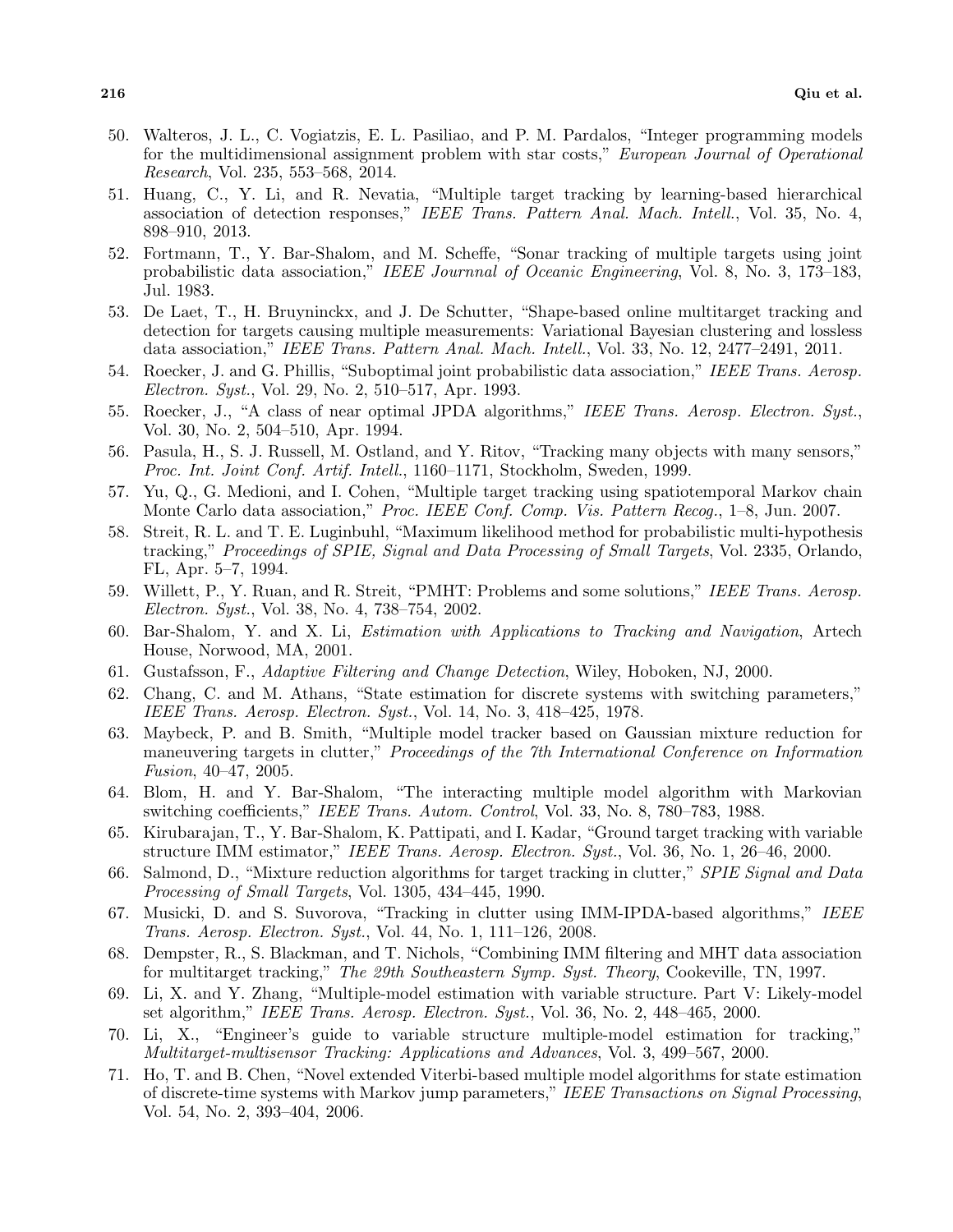- 72. Kalman, R. E., "A new approach to linear filtering and prediction problem," *Journal of Basic Engineering*, Vol. 82, 35–45, 1960.
- 73. Daeipour, E. and Y. Bar-Shalom, "An interacting multiple model approach for target tracking with glint noise," *IEEE Trans. Aerosp. Electron. Syst.*, Vol. 31, No. 2, 150–154, 1995.
- 74. Wu, W. and P. Cheng, "Nonlinear IMM algorithm for maneuvering target tracking," *IEEE Trans. Aerosp. Electron. Syst.*, Vol. 30, 875–884, 1994.
- 75. Julier, S. J., J. K. Uhlmann, and H. F. Durrant-Whyte, "A new approach for filtering nonlinear systems," *Proc. Amer. Contr. Conf.*, 1628–1632, Seattle, WA, Jun. 1995.
- 76. Alspach, D. L. and H. W. Sorenson, "Nonlinear Bayesian estimation using Gaussian sum approximation," *IEEE Trans. Autom. Control*, Vol. 17, No. 4, 439–448, 1972.
- 77. Bilik, I. and J. Tabrikian, "Optimal recursive filtering using Gaussian mixture model," *IEEE Workshop on Statistical Signal Processing*, 399–404, 2005.
- 78. Bilik, I. and J. Tabrikian, "MMSE-based filtering in the presence of non-Gaussian system and measurement noise," *IEEE Trans. Aerosp. Electron. Syst.*, Vol. 46, No. 2, 1153–1170, 2010.
- 79. Bucy, R. S., "Bayes theorem and digital realization for nonlinear filters," *J. Astronaut. Sci.*, Vol. 80, 73–97, 1969.
- 80. Kreucher, C. and K. Kastella, "Multiple-model nonlinear filtering for low-signal ground target applications," *Proceedings of the Fifteenth International Aerosense Symposium*, Vol. 4380, 1–12, 2001.
- 81. Kitagawa, G., "Non-Gaussian state-space modeling of nonstationary time series," *J. Am. Stat. Assoc.*, Vol. 82, No. 400, 1032–1063, 1987.
- 82. Bergman, N., "Recursive Bayesian estimation: Navigation and tracking applications," Ph.D. Dissertation, Linköping University, Linköping, Sweden, 1999.
- 83. Gordon, N. J., D. J. Salmond, and A. F. M. Smith, "Novel approach to nonlinear/non-Gaussian Bayesian state estimation," *IEE Proc. F*, Vol. 140, No. 2, 107–113, 1993.
- 84. Yang, C. J., R. Duraiswami, and L. Davis, "Fast multiple object tracking via a hierarchical particle filter," *IEEE International Conference on Computer Vision*, Vol. 1, 212–219, 2005.
- 85. Kotecha, N. and P. Djuri´c, "Gaussian sum particle filtering," *IEEE Transactions on Signal Processing*, Vol. 51, No. 10, 2602–2612, 2003.
- 86. Wang, Y.-D., J.-K. Wu, A. A. Kassim, and W. Huang, "Data-driven probability hypothesis density filter for visual tracking," *IEEE Trans. Circuits Syst. Video Technol.*, Vol. 18, No. 8, 1085–1095, Aug. 2008.
- 87. Orton, M. and W. Fitzgerald, "A Bayesian approach to tracking multiple targets using sensor arrays and particle filters," *IEEE Transactions on Signal Processing*, Vol. 50, No. 2, 216–223, 2002.
- 88. Maskell, S., M. Rollason, N. Gordon, and D. Salmond, "Efficient particle filtering for multiple target tracking with application to tracking in structured images," *Proceedings of SPIE Conference on Signal and Data Processing of Small Targets, 2002*, Orlando, FL, Apr. 1–5, 2002.
- 89. Stone, L. D., C. A. Barlow, and T. L. Corwin, *Bayesian Multiple Target Tracking*, Artech House, Norwood, MA, 1999.
- 90. Hue, C., J.-P. Le Cadre, and P. Perez, "Tracking multiple objects with particle filtering," *IEEE Trans. Aerosp. Electron. Syst.*, Vol. 38, No. 3, 791–812, 2002.
- 91. Karlsson, R. and F. Gustafsson, "Monte-Carlo data association for multiple target tracking," *Proc. IEE Int. Seminar Target Tracking: Algorithms Appl.*, Vol. 1, 1–5, Oct. 2001.
- 92. Blom, H. A. P. and E. A. Bloem, "Joint IMMPDA particle filter," *Proceedings of the 6th International Conference on Information Fusion*, Vol. 2, 785–792, Cairns, Queensland, Australia, Jul. 2003.
- 93. Vermaak, J., S. Godsill, and P. Perez, "Monte-Carlo filtering for multitarget tracking and data association," *IEEE Trans. Aerosp. Electron. Syst.*, Vol. 41, No. 1, 309–332, Jan. 2005.
- 94. Vermaak, J., S. Maskell, and M. Briers, "Tracking a variable number of targets using the existence joint probabilistic data association filter," *Tech. Rep.*, 2005, Download from http://www-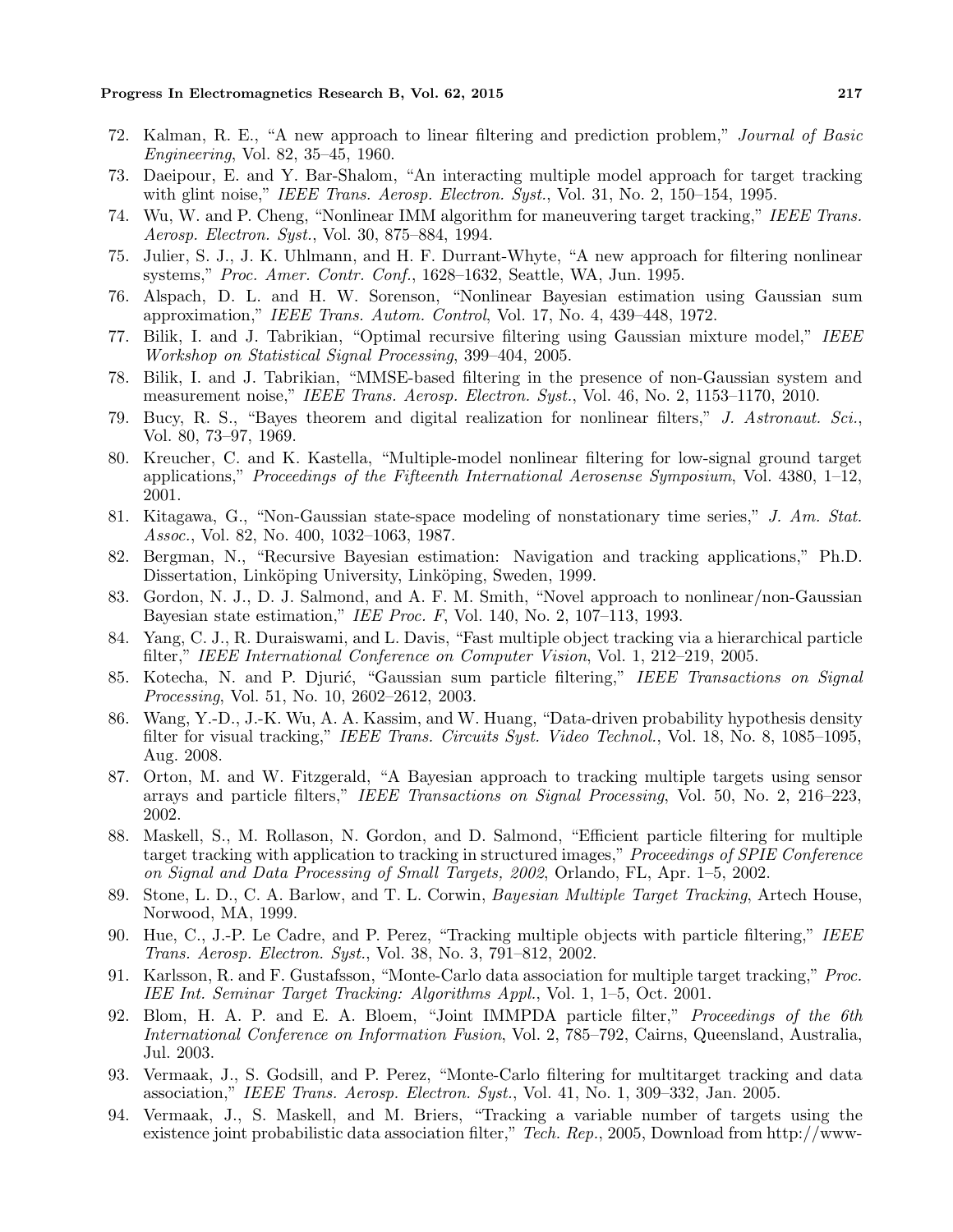sigproc.eng.cam.ac.uk!jv211.

- 95. Särkkä, S., A. Vehtari, and J. Lampinen, "Rao-blackwellized Monte-Carlo data association for multiple target tracking," *Proceedings of the 7th International Conference on Information Fusion*, 583–590, Stockholm, Sweden, Jun. 2004.
- 96. Sarkka, S., A. Vehtari, and J. Lampinen, "Rao-blackwellized particle filter for multiple target tracking," *Information Fusion*, Vol. 8, No. 1, 2–15, Jan. 2007.
- 97. Ng, W., J. Li, and S. Godsill, "Online multisensor-multitarget detection and tracking," *IEEE Aerospace Conference*, 2006.
- 98. Ng, W., J. Li, and S. Godsill, "Online multisensor-multitarget detection and tracking using variable rate particle filters," *IEEE Aerospace Conference*, 1–16, 2007.
- 99. Kyriakides, I., D. Morrell, and A. Papandreou-Suppappola, "Sequential Monte Carlo methods for tracking multiple targets with deterministic and stochastic constraints," *IEEE Transactions on Signal Processing*, Vol. 56, 937–948, 2008.
- 100. Khan, Z., T. Balch, and F. Dellaert, "MCMC-based particle filtering for tracking a variable number of interacting targets," *IEEE Trans. Pattern Anal. Mach. Intell.*, Vol. 27, No. 11, 1805– 1819, Nov. 2005.
- 101. Jaward, M., L. Mihaylova, N. Canagarajah, and D. Bull, "Multiple object tracking using particle filters," *IEEE Aerospace Conference*, 2151–2158, 2006.
- 102. Vermaak, J., A. Doucet, and P. Perez, "Maintaining multi-modality through mixture tracking," *Proc. IEEE Conf. Computer Vision*, 1110–1116, 2003.
- 103. Okuma, K., A. Taleghani, N. D. Freitas, J. Little, and D. Lowe, "A boosted particle filter: Multitarget detection and tracking," *Proc. Eur. Conf. Comput. Vision*, 28–39, 2004.
- 104. Chang, C., R. Ansari, and A. Khokhar, "Multiple object tracking with Kernel particle filter," *Proc. IEEE Conf. Comput. Vision Pattern Recognit.*, 566–573, 2005.
- 105. Liu, J., et al., "Evidence theory-based mixture particle filter for joint detection and tracking of multiple targets," *IET Radar Sonar Navig.*, Vol. 6, No. 7, 649–658, 2012.
- 106. Mahler, R., "'Statistics 101' for multisensor, multitarget fusion," *IEEE Aerosp. Electron. Syst. Mag.*, Vol. 19, No. 1, 53–64, 2004.
- 107. Mahler, R., "'Statistics 102' for multisource-multitarget detection and tracking," *IEEE Journal of Selected Topics in Signal Processing*, Vol. 7, No. 3, 376–389, 2013.
- 108. Erdinc, O., P. Willett, and Y. Bar-Shalom, "The bin-occupancy filter and its connection to the PHD filters," *IEEE Transactions on Signal Processing*, Vol. 57, No. 11, 4232–4246, 2009.
- 109. Singh, S., B. Vo, A. Baddeley, and S. Zuyev, "Filters for spatial point processes," *SIAM J. Control Optimiz.*, Vol. 48, No. 4, 2275–2295, 2009.
- 110. Caron, F., P. D. Moral, A. Doucet, and M. Pace, "On the conditional distributions of spatial point processes," *Adv. Appl. Probab.*, Vol. 43, No. 2, 301–307, 2011.
- 111. Mahler, R., *Statistical Multisource-multitarget Information Fusion*, Artech House, Norwood, MA, 2007.
- 112. Vo, B.-T., B.-N. Vo, and A. Cantoni, "The cardinality balanced multitarget multi-bernoulli filter and its implementations," *IEEE Transactions on Signal Processing*, Vol. 57, No. 2, 409–423, 2009.
- 113. Vo, B.-N. and W.-K. Ma, "The Gaussian mixture probability hypothesis density filter," *IEEE Transactions on Signal Processing*, Vol. 54, No. 11, 4091–4104, Nov. 2006.
- 114. Vo, B.-T., B.-N. Vo, and A. Cantoni, "Analytic implementations of the cardinalized probability hypothesis density filter," *IEEE Transactions on Signal Processing*, Vol. 55, No. 7, 3553–3567, Jul. 2007.
- 115. Vo, B.-N., S. Singh, and A. Doucet, "Sequential Monte Carlo methods for multitarget filtering with random finite sets," *IEEE Trans. Aerosp. Electron. Syst.*, Vol. 41, No. 4, 1224–1245, Oct. 2005.
- 116. Sidenbladh, H., "Multitarget particle filtering for the probability hypothesis density," *Proceedings of the International Conference on Information Fusion*, 800–806, Cairns, Australia, 2003.
- 117. Clark, D. and B.-N. Vo, "Convergence analysis of the Gaussian mixture PHD filter," *IEEE Transactions on Signal Processing*, Vol. 55, No. 4, 1204–1212, 2007.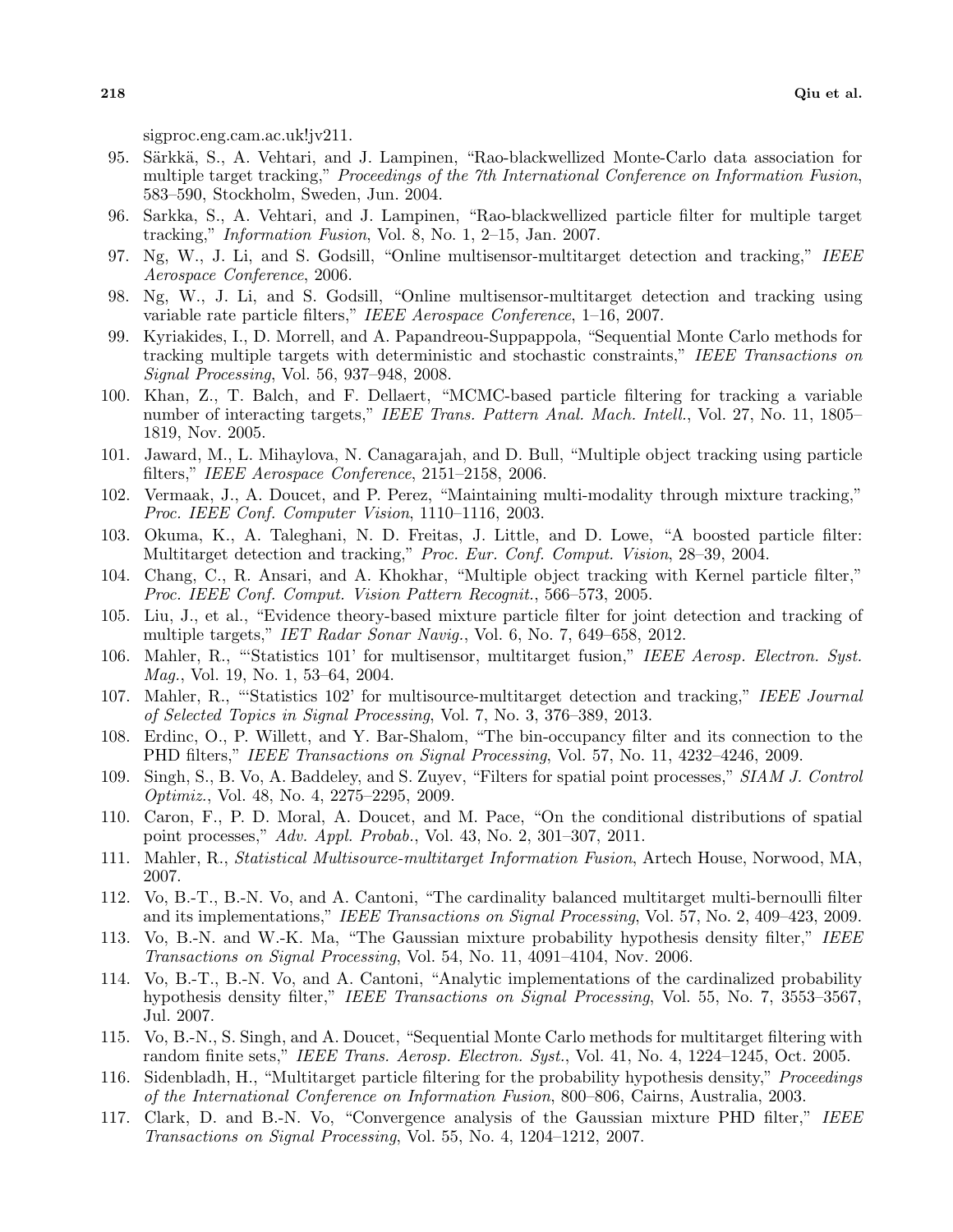- 118. Maggio, E., M. Taj, and A. Cavallaro, "Efficient multitarget visual tracking using random finite sets," *IEEE Trans. Circuits Syst. Video Technol.*, Vol. 18, No. 8, 1016–1027, Aug. 2008.
- 119. Whiteley, N., S. Singh, and S. Godsill, "Auxiliary particle implementation of probability hypothesis density filter," *IEEE Trans. Aerosp. Electron. Syst.*, Vol. 46, No. 3, 1437–1454, 2010.
- 120. Ristic, B., D. Clark, and B.-N. Vo, "Improved SMC implementation of the PHD filter," *Proceedings of the 13th International Conference on Information Fusion*, 1–8, Edinburgh, Jul. 2010.
- 121. Xu, B., H. Xu, and J. Zhu, "Ant clustering PHD filter for multiple-target tracking," *Applied Soft Computing*, Vol. 11, 1074–1086, 2011.
- 122. Liu, W., C. Han, F. Lian, and H. Zhu, "Multitarget state extraction for the PHD filter using MCMC approach," *IEEE Trans. Aerosp. Electron. Syst.*, Vol. 46, No. 2, 864–883, 2010.
- 123. Wei, Y., Y. Fu, J. Long, and X. Li, "Joint detection, tracking, and classification of multiple targets in clutter using the PHD filter," *IEEE Trans. Aerosp. Electron. Syst.*, Vol. 48, No. 4, 3594–3609, 2012.
- 124. Clark, D. and J. Bell, "Convergence results for the particle PHD filter," *IEEE Transactions on Signal Processing*, Vol. 54, No. 7, 2652–2661, Jul. 2006.
- 125. Pasha, A., B.-N. Vo, H. D. Tuan, and W. K. Ma, "A Gaussian mixture PHD filter for jump Markov system model," *IEEE Trans. Aerosp. Electron. Syst.*, Vol. 45, No. 3, 919–936, 2009.
- 126. Pasha, A., B. Vo, H. Tuan, and W.-K. Ma, "Closed form PHD filtering for linear jump Markov models," *Proceedings of the 9th International Conference on Information Fusion*, 1–8, Jul. 2006.
- 127. Vo, B., A. Pasha, and H. D. Tuan, "A Gaussian mixture PHD filter for nonlinear jump Markov models," *Proceedings of the 45th IEEE Conference on Decision and Contol*, Vol. 114, 6063–6068, 2006.
- 128. Punithakumar, K., A. Sinha, and T. Kirubarajan, "Multiple model probability hypothesis density filter for tracking maneuvering targets," *IEEE Trans. Aerosp. Electron. Syst.*, Vol. 44, No. 1, 87– 98, 2008.
- 129. Pasha, S. A., H. D. Tuan, and P. Apkarian, "The LFT based PHD filter for nonlinear jump Markov models in multitarget tracking," *Joint 48th IEEE Conference on Decision and Control and 28th Chinese Control Conference*, Shanghai, P. R. China, Dec. 16–18, 2009.
- 130. Wood, T. M., "Interacting methods for manoeuvre handling in the GM-PHD filter," *IEEE Trans. Aerosp. Electron. Syst.*, Vol. 47, No. 4, 3021–3025, 2011.
- 131. Georgescu, R. and P. Willett, "The multiple model CPHD tracker," *IEEE Transactions on Signal Processing*, Vol. 60, No. 4, 1741–1751, 2012.
- 132. Mahler, R., "CPHD and PHD filters for unknown backgrounds, I: Dynamic data clustering," *Proceedings of SPIE, Sensors and Systems for Space Applications III*, Vol. 7330, Orlando, FL, 2009.
- 133. Mahler, R., "CPHD and PHD filters for unknown backgrounds, II: Multitarget filtering in dynamic clutter," *Proceedings of SPIE, Sensors and Systems for Space Applications III*, Vol. 7330, Orlando, FL, 2009.
- 134. Mahler, R., A. El-Fallah, and O. Drummond, "CPHD and PHD filters for unknown backgrounds, III: Tractable multitarget filtering in dynamic clutter," *SPIE Proc. Signal Data Process., Small Targets 2010*, Vol. 7698, 2010.
- 135. Mahler, R., A. El-Fallah, and I. Kadar, "CPHD filtering with unknown probability of detection," *Proceedings of the SPIE Signal Process, Sensor Fusion, and Target Recognition, XIX*, Vol. 7697, 2010.
- 136. Ronald, M. and B. Vo, "CPHD filtering with unknown clutter rate and detection profile," *IEEE Transactions on Signal Processing*, Vol. 59, No. 8, 3497–3513, 2011.
- 137. Chen, X., R. Tharmarasa, M. Pelletier, and T. Kirubarajan, "Integrated clutter estimation and target tracking using poisson point processes," *IEEE Trans. Aerosp. Electron. Syst.*, Vol. 48, No. 2, 1210–1235, 2012.
- 138. Lian, F., C. Han, and W. Liu, "Estimating unknown clutter intensity for PHD filter," *IEEE Trans. Aerosp. Electron. Syst.*, Vol. 46, No. 4, 2066–2078, 2010.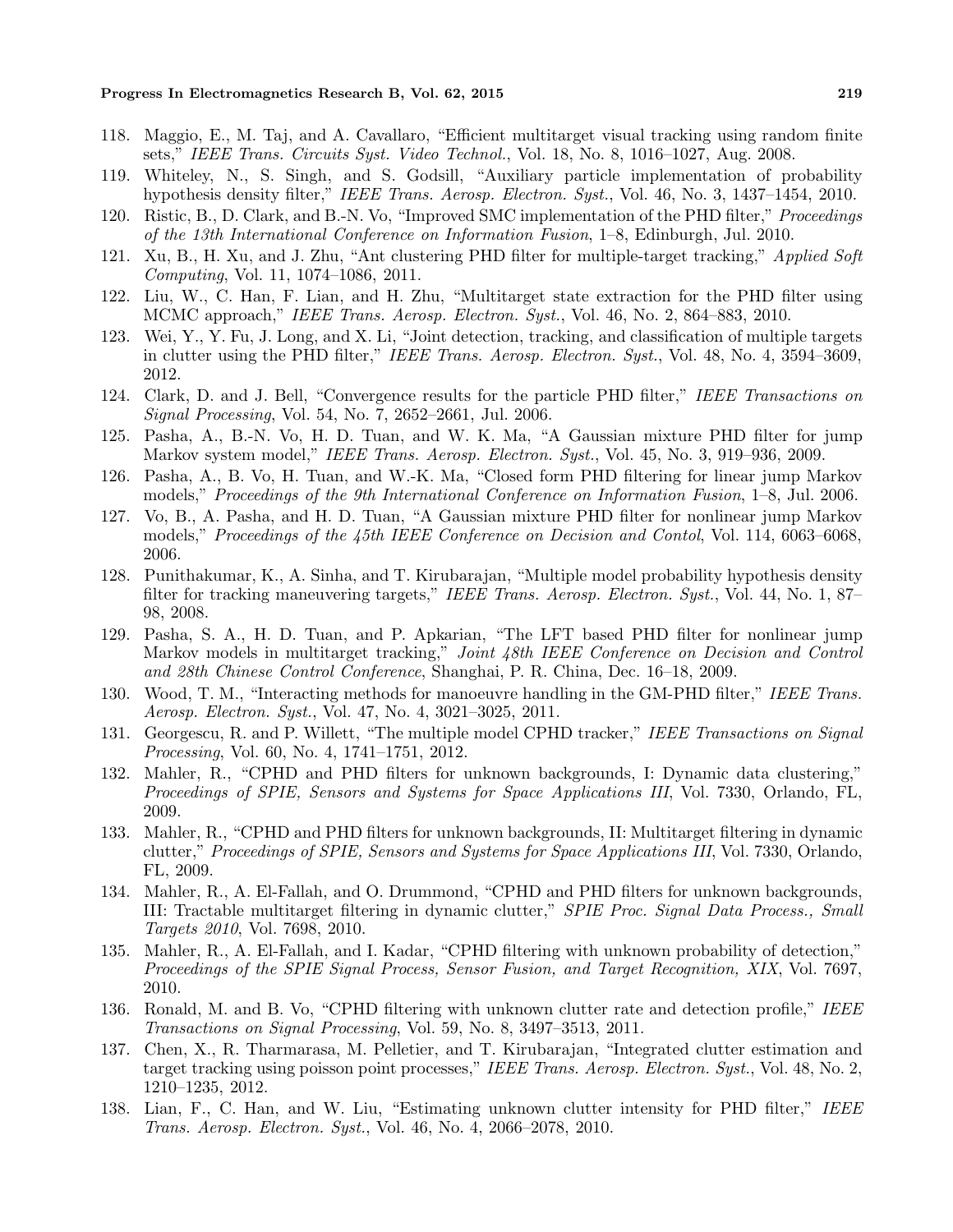- 139. Ristic, B., D. Clark, B.-N. Vo, and B.-T. Vo, "Adaptive target birth intensity for PHD and CPHD filters," *IEEE Trans. Aerosp. Electron. Syst.*, Vol. 48, No. 2, 1656–1668, The University of Western Australia, 2012.
- 140. Maggio, E. and A. Cavallaro, "Learning scene context for multiple object tracking," *IEEE Transactions on Image Processing*, Vol. 18, No. 8, 1873–1884, 2009.
- 141. Houssineau, J. and D. Laneuville, "PHD filter with diffuse spatial prior on the birth process with applications to GM-PHD filter," *Proceedings of the 13th International Conference on Information Fusion*, Edinburgh, U.K., 2010.
- 142. Wang, Y., Z. Jing, S. Hu, and J. Wu, "Detection-guided multitarget Bayesian filter," *Signal Processing*, Vol. 92, 564–574, 2012.
- 143. Zhou, X., Y. F. Li, and B. He, "Entropy distribution and coverage rate-based birth intensity estimation in GM-PHD filter for multitarget visual tracking," *Signal Processing*, Vol. 94, 650–660, 2014.
- 144. Yoon, J. H., D. Y. Kim, S. H. Bae, and V. Shin, "Joint initialization and tracking of multiple moving objects using doppler information," *IEEE Transactions on Signal Processing*, Vol. 59, No. 7, 3447–3452, 2011.
- 145. Lundgren, M., L. Svensson, and L. Hammarstrand, "A CPHD filter for tracking with spawning models," *IEEE Journal of Selected Topics in Signal Processing*, Vol. 7, No. 3, 496–507, 2013.
- 146. Panta, K., B. Vo, S. Singh, and A. Doucet, "Probability hypothesis density filter versus multiple hypothesis tracking," *Proceedings of the SPIE Signal Process, Sensor Fusion, and Target Recognition, XIII*, I. Kadar (Ed.), Vol. 5429, 284–295, 2004.
- 147. Panta, K., B. N. Vo, and S. Singh, "Novel data association schemes for the probability hypothesis density filter," *IEEE Trans. Aerosp. Electron. Syst.*, Vol. 43, No. 2, 556–570, 2007.
- 148. Yang, J. and H. Ji, "A novel track maintenance algorithm for PHD/CPHD filter," *Signal Processing*, Vol. 92, 2371–2380, 2012.
- 149. Ouyang, C., H. Ji, and Y. Tian, "Improved Gaussian mixture CPHD tracker for multitarget tracking," *IEEE Trans. Aerosp. Electron. Syst.*, Vol. 49, No. 2, 1177–1191, 2013.
- 150. Lin, L., Y. Bar-Shalom, and T. Kirubarajan, "Data association combined with the probability hypothesis density filter for multitarget tracking," *Proceedings of the SPIE Signal Data Process of Small Targets*, O. E. Drummond (Ed.), Vol. 5428, 464–475, 2004.
- 151. Lin, L., Y. Bar-Shalom, and T. Kirubarajan, "Track labeling and PHD filter for multitarget tracking," *IEEE Trans. Aerosp. Electron. Syst.*, Vol. 42, No. 3, 778–795, 2006.
- 152. Pollard, E., B. Pannetier, and M. Rombaut, "Hybrid algorithms for multitarget tracking using MHT and GM-CPHD," *IEEE Trans. Aerosp. Electron. Syst.*, Vol. 47, No. 2, 832–847, 2011.
- 153. Petetin, Y., D. Clark, B. Ristic, and D. Maltese, "A tracker based on a CPHD filter approach for infrared applications," *Proc. Of SPIE, Signal Processing, Sensor Fusion, and Target Recognition, XX*, Vol. 8050, 1–12, 2011.
- 154. Clark, D. E. and J. Bell, "Data association for the PHD filter," *Proceedings of the International Conference on Intelligent Sensors, Sensor Networks and Information Processing*, 217–222, Melbourne, Australia, 2005.
- 155. Clark, D. and J. Bell, "Multitarget state estimation and track continuity for the particle PHD filter," *IEEE Trans. Aerosp. Electron. Syst.*, Vol. 43, No. 4, 1441–1453, 2007.
- 156. Clark, D. E., K. Panta, and B. N. Vo, "The GM-PHD filter multiple target tracker," *Proceedings of the 9th International Conference on Information Fusion*, 1–8, Florence, Italy, Jul. 10–13, 2006.
- 157. Clark, D. E., K. Panta, and B. N. Vo, "Data association and track management for the Gaussian mixture probability hypothesis density filter," *IEEE Trans. Aerosp. Electron. Syst.*, Vol. 45, No. 3, 1003–1016, 2009.
- 158. Georgescu, R. and P. Willett, "The GM-CPHD tracker applied to real and realistic multistatic sonar data sets," *IEEE Journal of Oceanic Engineering*, Vol. 37, No. 2, 220–235, 2012.
- 159. Shibata, T. and W. Frei, "Hough transform for target detection in infrared imagery," *Proceedings of SPIE*, Vol. 281, 105–109, 1981.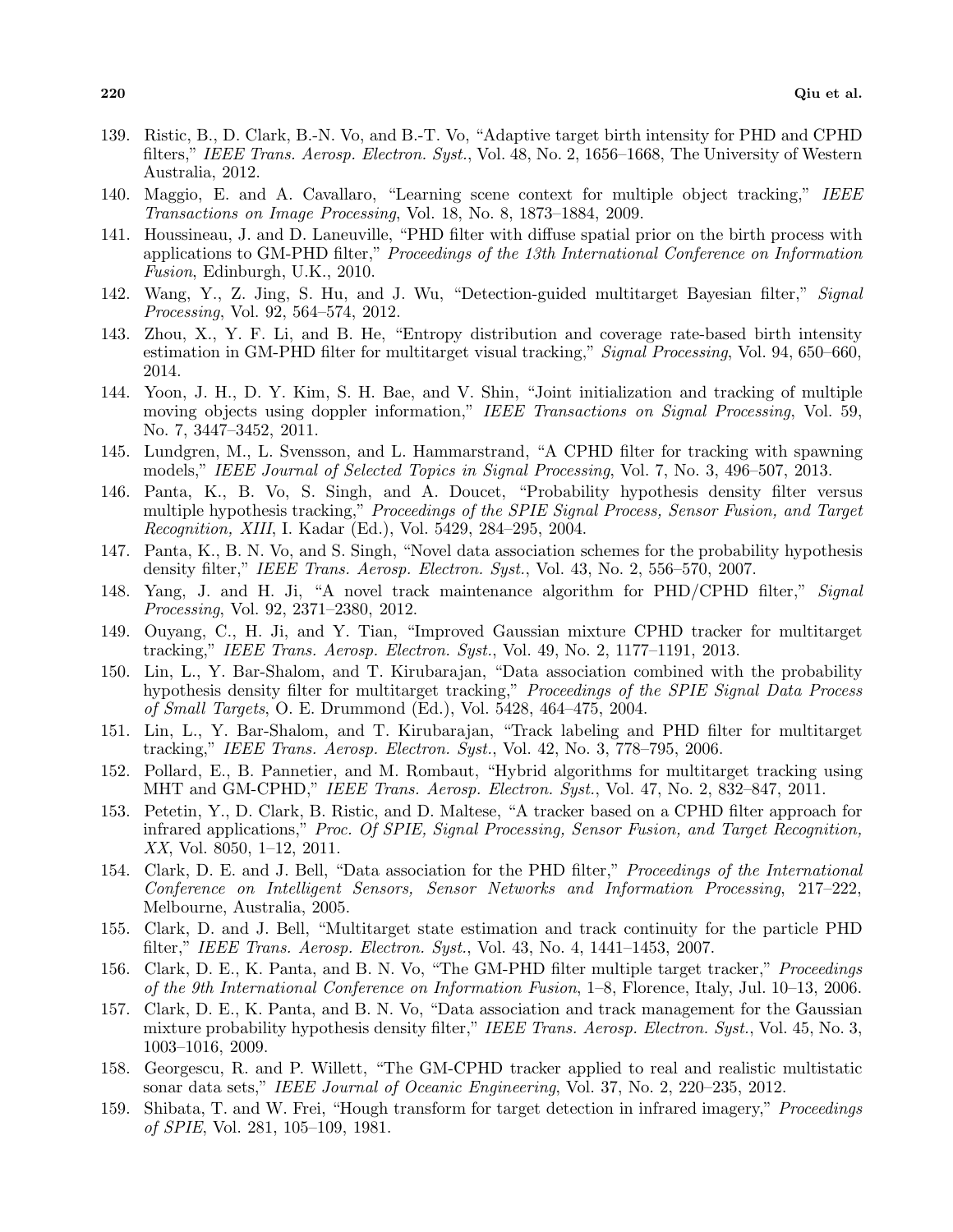- 160. Carlson, B. D., E. D. Evans, and S. L. Wilson, "Search radar detection and track with the Hough transform, Part I: System concept," *IEEE Trans. Aerosp. Electron. Syst.*, Vol. 30, 102–108, 1994.
- 161. Choi, J. H. and A. R. Sarah, "Three-dimensional location estimation of trajectories of point targets using a projection-based transformation method," *Optical Engineering*, Vol. 34, No. 3, 933–939, 1995.
- 162. Moyer, L. R., J. Spak, and P. Lamanna, "A multi-dimensional hough transform-based trackbefore-detect technique for detecting weak targets in strong clutter backgrounds," *IEEE Trans. Aerosp. Electron. Syst.*, Vol. 47, No. 4, 3062–3068, 2011.
- 163. Blostein, S. D. and T. S. Huang, "Detecting small moving objects in image sequences using sequential hypothesis testing," *IEEE Transactions on Signal Processing*, Vol. 39, No. 7, 1611– 1629, 1991.
- 164. Blostein, S. D. and H. S. Richardson, "A sequential detection approach to target tracking," *IEEE Trans. Aerosp. Electron. Syst.*, Vol. 30, No. 1, 197–212, 1994.
- 165. Reed, I. S., R. M. Gagliardi, and H. M. Shao, "Application of three-dimensional filtering to moving target detection," *IEEE Trans. Aerosp. Electron. Syst.*, Vol. 19, No. 2, 898–905, 1983.
- 166. Reed, I. S., R. M. Gagliardi, and L. Stotts, "Optical moving target detection with 3-D matched filtering," *IEEE Trans. Aerosp. Electron. Syst.*, Vol. 24, No. 4, 327–336, 1988.
- 167. Reed, I. S., R. M. Gagliardi, and L. Stotts, "A recursive moving-target indication algorithm for optical image sequences," *IEEE Trans. Aerosp. Electron. Syst.*, Vol. 26, No. 3, 434–440, 1990.
- 168. Chen, Y., "On suboptimal detection of 3-dimensional moving targets," *IEEE Trans. Aerosp. Electron. Syst.*, Vol. 25, No. 3, 343–350, 1989.
- 169. Zhang, T., M. Li, Z. Zuo, W. Yang, and X. Sun, "Moving dim point target detection with three-dimensional wide-to-exact search directional filtering," *Pattern Recognition Letters*, Vol. 28, 246–253, 2007.
- 170. Liou, R. and M. R. Azimi-Sadjadi, "Dim target detection using high order correlation method," *IEEE Trans. Aerosp. Electron. Syst.*, Vol. 29, No. 3, 841–856, 1993.
- 171. Liou, R.-J. and M. R. Azimi-Sadjadi, "Multiple target detection using modified high order correlations," *IEEE Trans. Aerosp. Electron. Syst.*, Vol. 34, No. 2, 553–568, 1998.
- 172. Barniv, Y., "Dynamic programming solution for detecting dim moving targets," *IEEE Trans. Aerosp. Electron. Syst.*, Vol. 21, No. 1, 144–156, 1985.
- 173. Arnold, J., S. Shaw, and H. Pasternack, "Efficient target tracking using dynamic programming," *IEEE Trans. Aerosp. Electron. Syst.*, Vol. 29, 44–56, 1993.
- 174. Tonissen, S. M. and R. J. Evans, "Performance of dynamic programming techniques for trackbefore-detect," *IEEE Trans. Aerosp. Electron. Syst.*, Vol. 32, 1440–1451, Oct. 1996.
- 175. Tonissen, S. M. and Y. Bar-Shalom, "Maximum likelihood track before detect with fluctuating target amplitude," *IEEE Trans. Aerosp. Electron. Syst.*, Vol. 34, No. 3, 796–809, 1998.
- 176. Nichtern, O. and S. R. Rotman, "Point target tracking in a whitened IR sequence of images using dynamic programing approach," *Proc. of SPIE, Electro-Optical and Infrared Systems: Technology and Applications III*, R. G. Driggers and D. A. Huckridge (eds.), Vol. 6395, 63950U, 2006.
- 177. Nichtern, O. and S. R. Rotman, "Tracking of a point target in an IR sequence using dynamic programming approach," *IEEE 24th Convention of Electrical and Electronics Engineers in Israel*, 2006.
- 178. Buzzi, S., M. Lops, and L. Venturino, "Track-before-detect procedures for early detection of moving target from airbone radars," *IEEE Trans. Aerosp. Electron. Syst.*, Vol. 41, No. 3, 937– 954, 2005.
- 179. Buzzi, S., M. Lops, L. Venturino, et al., "Track-before-detect procedures in a multi-target environment," *IEEE Trans. Aerosp. Electron. Syst.*, Vol. 44, No. 3, 1150–1153, 2008.
- 180. Salmond, D. J. and H. Birch, "A particle filter for track before detect," *Proceedings of the American Control Conference*, Vol. 5, 3755–3760, Arlington, VA, Jun. 2001.
- 181. Boers, Y. and J. N. Driessen, "Particle filter based detection for tracking," *Proceedings of the American Control Conference*, 4393–4397, Arlington, VA, Jun. 2001.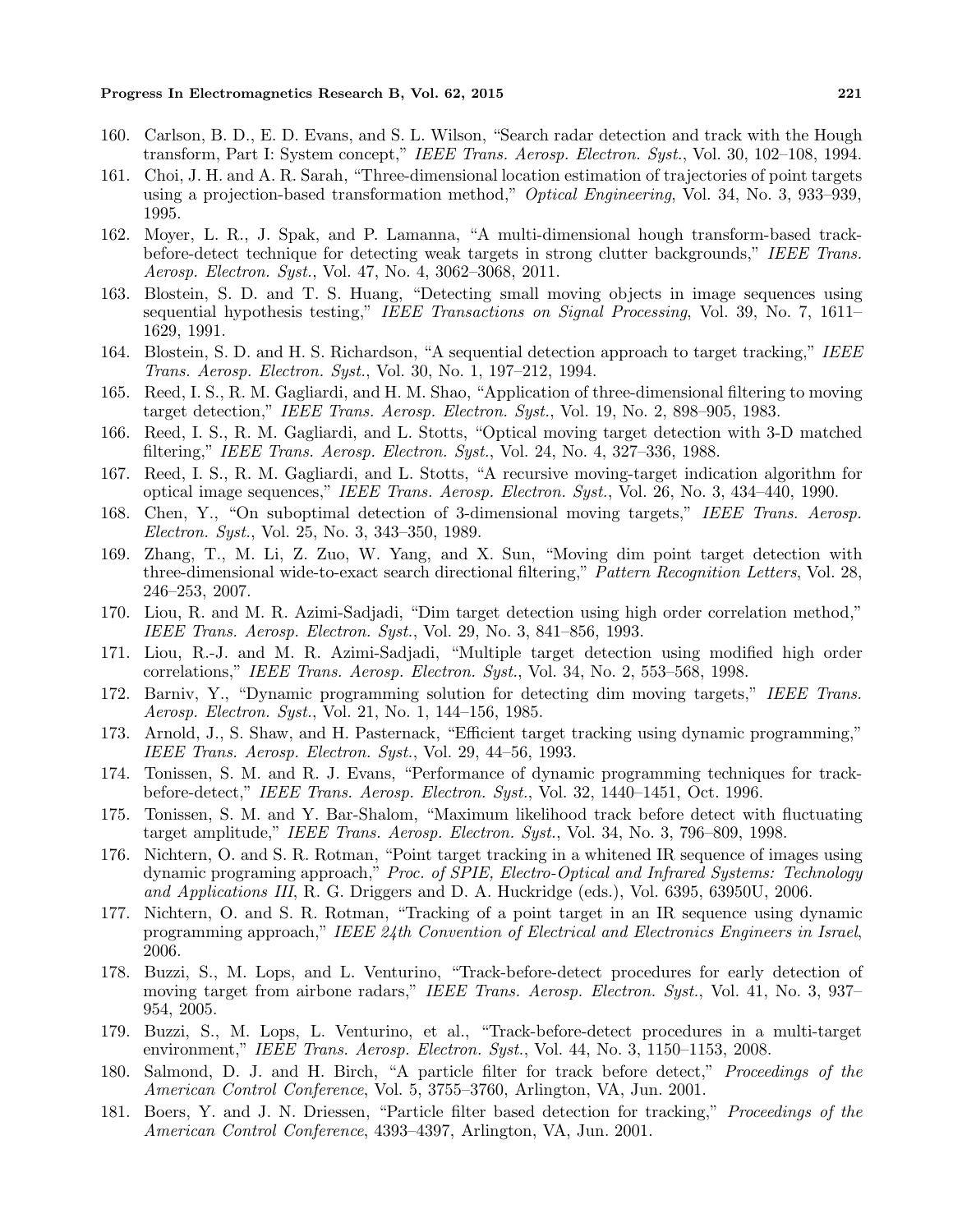- 182. Boers, Y., J. N. Driessen, F. Verschure, W. P. M. H. Heemels, and A. Juloski, "A multi target track before detect application," *CVPR 2003: Proc. IEEE Computer Society Conf. on Computer Vision and Pattern Recognition*, Madison, WI, USA, Jun. 2003.
- 183. Boers, Y. and H. Driessen, "A particle filter multi target track before detect application: Some special aspects," *Proceedings of the 7th International Conference on Information Fusion*, Stockholm, Sweden, Jun. 2004.
- 184. Boers, Y. and H. Driessen, "Particle filter based track before detect algorithms," *Proceedings of the SPIE Conference on Signal and Data Processing of Small Targets*, Vol. 5204, 20–30, San Diego, CA, Aug. 2003.
- 185. Ristic, B., *Detection and Tracking of Stealthy Targets. Beyond the Kalman Filter: Particles for Tracking Applications*, Artech House, 2004.
- 186. Rutten, M., N. Gorden, and S. Maskell, "Efficient particle-based track-before-detect in Rayleigh noise," *Proceedings of the 7th International Conference on Information Fusion*, Stockholm, Sweden, Jun. 28–Jul. 1, 2004.
- 187. Garcia-Fernandez, A. F., "Detection and tracking of multiple targets using wireless sensor networks," Ph.D., Univ. Politécnica deMadrid, Madrid, Spain, 2011.
- 188. Garcia-Fernandez, A. F., J. Grajal, and M. R. Morelande, "Two-layer particle filter for multiple target detection and tracking," *IEEE Trans. Aerosp. Electron. Syst.*, Vol. 49, No. 3, 1569–1588, 2013.
- 189. Poiesi, F., R. Mazzon, and A. Cavallaro, "Multi-target tracking on confidence maps: An application to people tracking," *Computer Vision and Image Understanding*, Vol. 117, 1257–1272, 2013.
- 190. Mihaylova, L., A. Hegyi, A. Gning, and R. K. Boel, "Parallelized particle and Gaussian sum particle filters for large-scale freeway traffic systems," *IEEE Trans. Intell. Transp. Syst.*, Vol. 13, No. 1, 36–48, 2012.
- 191. Morelande, M. R., C. M. Kreucher, and K. Kastella, "A Bayesian approach to multiple target detection and tracking," *IEEE Transactions on Signal Processing*, Vol. 55, No. 5, 1589–1604, 2007.
- 192. Djuricc, P. M. and M. F. Bugallo, "Adaptive systems of particle filters," *Conf. Rec. Asilomar Conf. on Signals, Syst. Comput.*, 59–64, 2012.
- 193. Musick, S., K. Kastella, and R. Mahler, "A practical implementation of joint multitarget probabilities," *SPIE Proceedings*, Vol. 3374, 26–37, 1998.
- 194. Kastella, K., "Joint multitarget probabilities for detection and tracking," *Proc. SPIE Acquisition, Track. Point. XI*, 122–128, Orlando, FL, 1997.
- 195. Kastella, K., "Event averaged maximum likelihood estimation and mean-field theory in multitarget tracking," *IEEE Trans. Autom. Control*, Vol. 50, No. 6, 1070–1073, Jun. 1995.
- 196. Kreucher, C., K. Kastella, and A. O. Hero, III, "Multitarget tracking using the joint multitarget probability density," *IEEE Trans. Aerosp. Electron. Syst.*, Vol. 41, No. 4, 1396–1414, 2005.
- 197. Kastella, K., "Discrimination gain for sensor management in multitarget detection and tracking," *Proc. IMACS Conf. Computational Engineering Systems Applications*, 167–172, Lille, France, 1996.
- 198. Kreucher, C. M., K. Kastella, and A. O. Hero, "Tracking multiple targets using a particle filter representation of the joint mulitarget probability density," *Proc. SPIE Conf. Signal Data Processing of Small Targets*, 258–269, 2003.
- 199. Blom, H. and E. Bloem, "Permutation invariance in Bayesian estimation of two targets that maneuver in and out formation flight," *Proceedings of the 12th International Conference on Information Fusion*, 1296–1303, Seattle, WA, Jul. 6–9, 2009.
- 200. Habtemariam, B. K., R. Tharmarasa, and T. Kirubarajan, "PHD filter based track-before-detect for MIMO radars," *Signal Processing*, Vol. 92, 667–678, 2012.
- 201. Long, Y., H. Xu, W. An, and L. Liu, "Track-before-detect for infrared maneuvering dim multitarget via MM-PHD," *Chinese Journal of Aeronautics*, Vol. 25, 252–261, 2012.